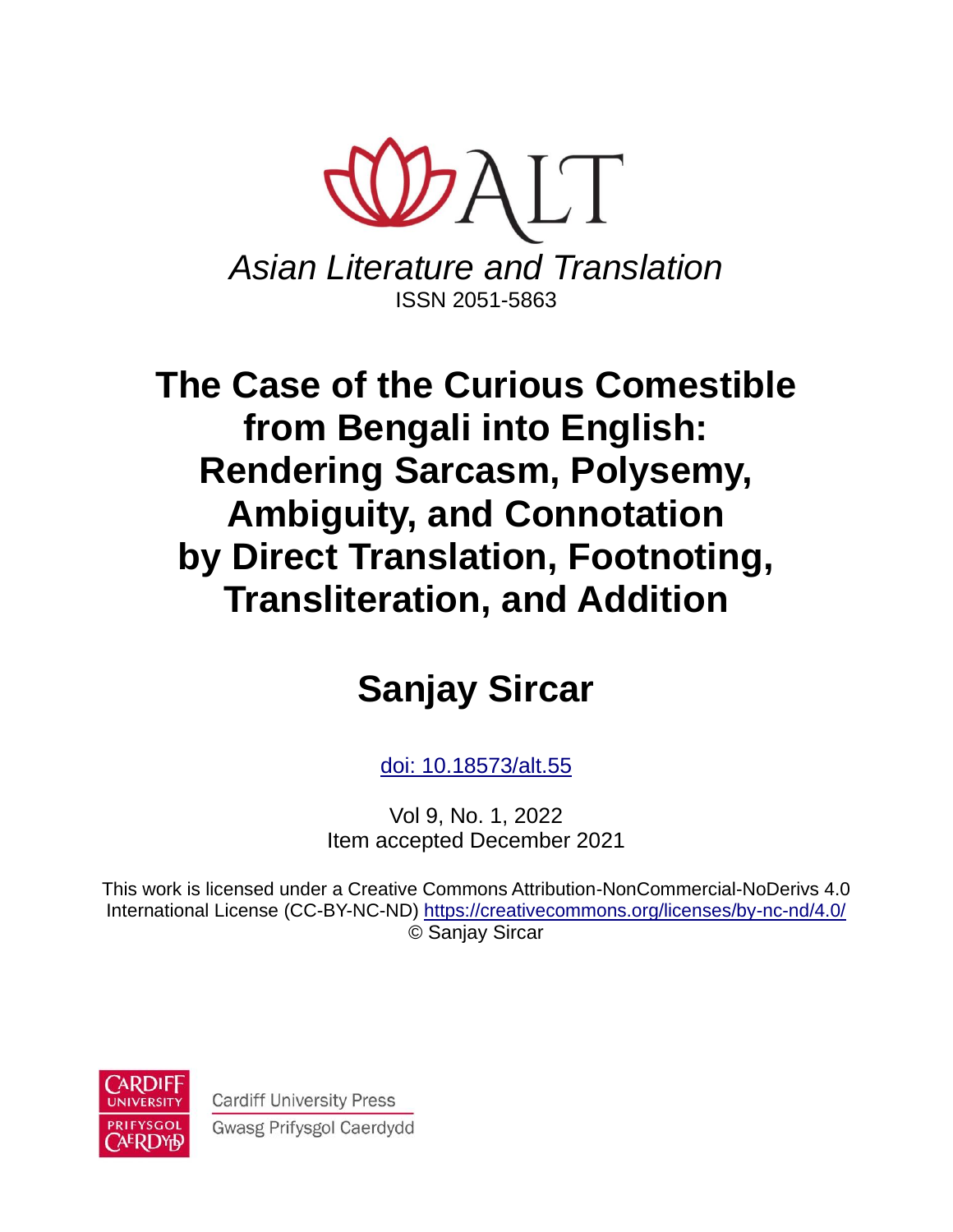# **The Case of the Curious Comestible from Bengali into English: Conveying Sarcasm, Polysemy, Ambiguity, and Connotation by Direct Translation, Footnoting, Transliteration, and Addition**

I reflect here on the apparently simple options open to a translator who aims for cross-linguistic/cultural clarity: directly translating source language words into the target language (with and without inverted commas), retaining them in transliteration, explaining them in footnotes, and inserting unmarked additional words (a few or many) as seems best. Since circumstances alter cases, I explain why in one place I exercised the freedom to choose translation and footnoting with regard to a set of three literal Bengali sweetmeats (two of them with figurative names), while in another place I chose to combine all the options in relation to the figurative word for (what is most likely) a Bengali sweetmeat used as a metaphor. All these sweetmeats are in my volume *Fantasy Fictions from the Bengal Renaissance* (OUP, 2018).

The first set of sweetmeats (*mug-er nāṛu. kheerer chhānch*, *moti-chur methāi*) appears in Abanindranath Tagore's *Kheerer Putul*, *The Make-Believe Bridegroom* (Chs. 21, 22). I translated this set with a footnote, no transliteration and five additional words (italicised below), thus:

With that poison the Younger Queen wrought *sweet* lentil-globules, *fudge-textured sweetmeats* of thickened milk made in *decorative* moulds, "pearl*bead*-powder" dainties.

The second sweetmeat (*lāl-mohan*) appears in a metaphor in Gaganendranath Tagore's *Bhondaṛ Bahadur*, *Toddy-Cat the Bold* (Ch. 5). I translated *and* transliterated it with a footnote and added many additional words and phrases (italicised below), turning ten words into thirty, thus: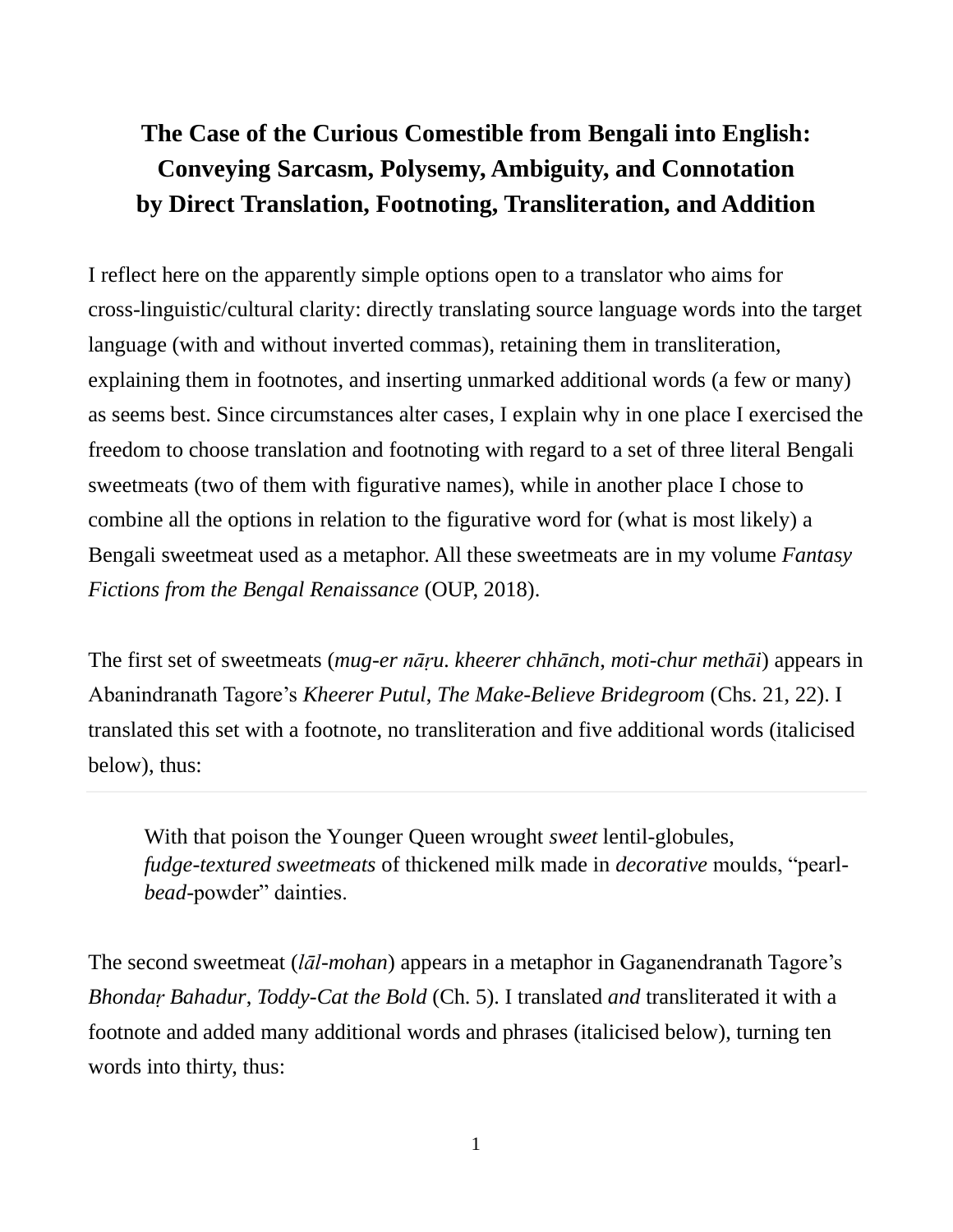The Parrot-Saheb became frightfully angry, *and a dear, charming* sight *he made as he flushed with rage, and went as dark red* as the "blushing-beloved, fascinating" lal-mohan *sweetmeat*.

The '"pearl/pearl-bead-powder" dainties' were condemned by a reviewer as an instance of the many such needless 'mouthfuls' that 'mar' my translation, an incomprehensible choice of 'transliteration' (a slip of the pen for 'literal translation'?), since, inconsistently, the transliterated sweetmeat name 'lal-mohan' was 'retained…with the necessary footnote.'<sup>1</sup> The short explanation is that *lāl-mohan* was retained in italicised transliteration because it is unusual in being a sweetmeat name that is also a personal name (along with North Indian *rabṛi* and Bengali nickname *cham-cham*), and transliteration (even sans capital letters and inverted commas) might evoke some of its many resonances to the pan-South Asian Anglophone reader of the volume.

As to 'mouthfuls', *all* four sweetmeats in the volume are directly translated in the body of the text, along with footnotes with their names in the source language and clarifications of their nature. <sup>2</sup> All but *moti-chur* include additional words for relative clarity as one reads. Thus, in the text *muger nāŗu* is 'sweet lentil-globules', *kheerer chhanch* is 'fudge-textured sweetmeats of thickened milk made in decorative moulds', *moti-chur methai* is '"pearl-bead-powder" dainties', and *lāl-mohan* is 'the '"blushing-beloved, fascinating" lal-mohan sweetmeat'. So the translation of *lāl-mohan* is as clear and present a mouthful as the others, and to be deplored quite as much.

<sup>1</sup> 'Books: Paperback Pickings: Worlds Come Together: *Fantasy Fictions…*', *Telegraph (Kolkata)*, 31 May 2019, [<https://epaper.telegraphindia.com/calcutta/2019-05-31/71/Page-15.html>](https://epaper.telegraphindia.com/calcutta/2019-05-31/71/Page-15.html).

<sup>2</sup> Here are the footnotes. On the first triplet of sweetmeats, 'The golden-gram laddu (here, *muger nāŗu*); the *kheerer chhanch* (the thickened-milk equivalent of the cottage-cheese based sandesh); the Bengal gram-flour *mihidana* ball (called in the text the *motichur*, "pearl-powder"). This is the very first time the word "*kheer*" appears, and as such I have added clarifying words: see preface and introduction. On decorative moulds for sweetmeats…' etc. (119). On the metaphor for the redness of an angry face (the tenor), which seems to me to indicate a red sweetmeat as its primary point of comparison (the vehicle), but also to use a word with other possible ambiguous/polysemous referents which fit the context. 'A Bengali syrup-soaked delight, another one made out of thickened milk, akin to the North Indian gulab-jamun' (283).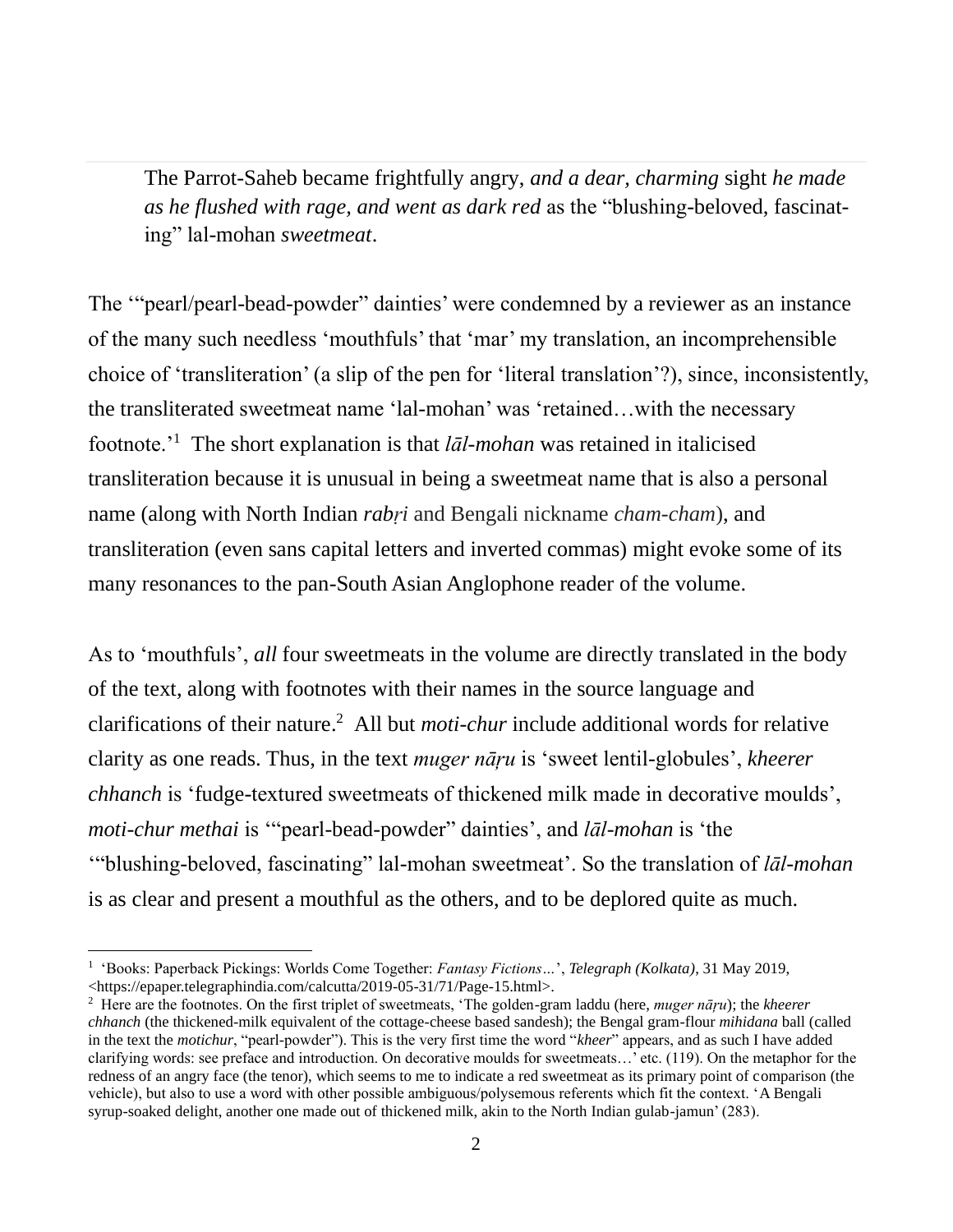The inverted commas in the main text of translated *moti-chur* and of *lāl-mohan* are intended to signal that the names of these sweetmeats have names which are poetic metaphors rather than directly descriptive ones. (The *kheerer chhānch* involves metonymy, since these thickened-milk sweetmeats are named after the moulds they are made in and are not the moulds themselves, but rendering the metonymy into explanation seemed to make for ease of reading.)

The translations of both *moti-chur* and *lāl-mohan* are intended to defamiliarise rather than to familiarise these items for the Anglophone reader of any sort. This is a *Bengali* text in translation, and these are *Bengali* sweetmeats, though some have variations and different names elsewhere in India. The Bengali words for them would *not* be followed by all non-Bengali Indian readers., The long phrases of translation of the Bengali words look difficult, but are nevertheless decodable with a little effort, and are intended to remind all readers that that they are reading a *translation*, a text from another culture at a lesser or greater remove from their own, and that these items are relatively specific to the culture of the source-language. My volume is directed to both a non-Bengali pan-Indian Anglophone audience, part but *not all* of which might follow some easy-option transliterations, which presuppose readerly knowledge, and to a foreign one, which certainly would not follow any of them.<sup>3</sup> A translation cannot be identical to the source; and some room to manoeuvre must be allowed when it comes to conveying a sense of culturally specific matters unfamiliar to the target audience, or a part of it. When the nature of a culturally specific item is relatively clear from its name ([sweet] lentil globules, moulded thickened-milk [sweetmeats]) with a little additional unmarked clarification, well and good; when it is not, a transliteration is probably *quite* as incomprehensible as a translation of its name to much of *both* audiences.

<sup>&</sup>lt;sup>3</sup> There is also the matter of potential subsets of child-audiences for the main texts if not the apparatus, since these texts are 'children's literature' as well as literature: see 'Reinbert Tabbert, 'Approaches to the Translation of Children's Literature: A Review of Critical Studies since 1960', *Target*, 14:2, 2002, 303–351.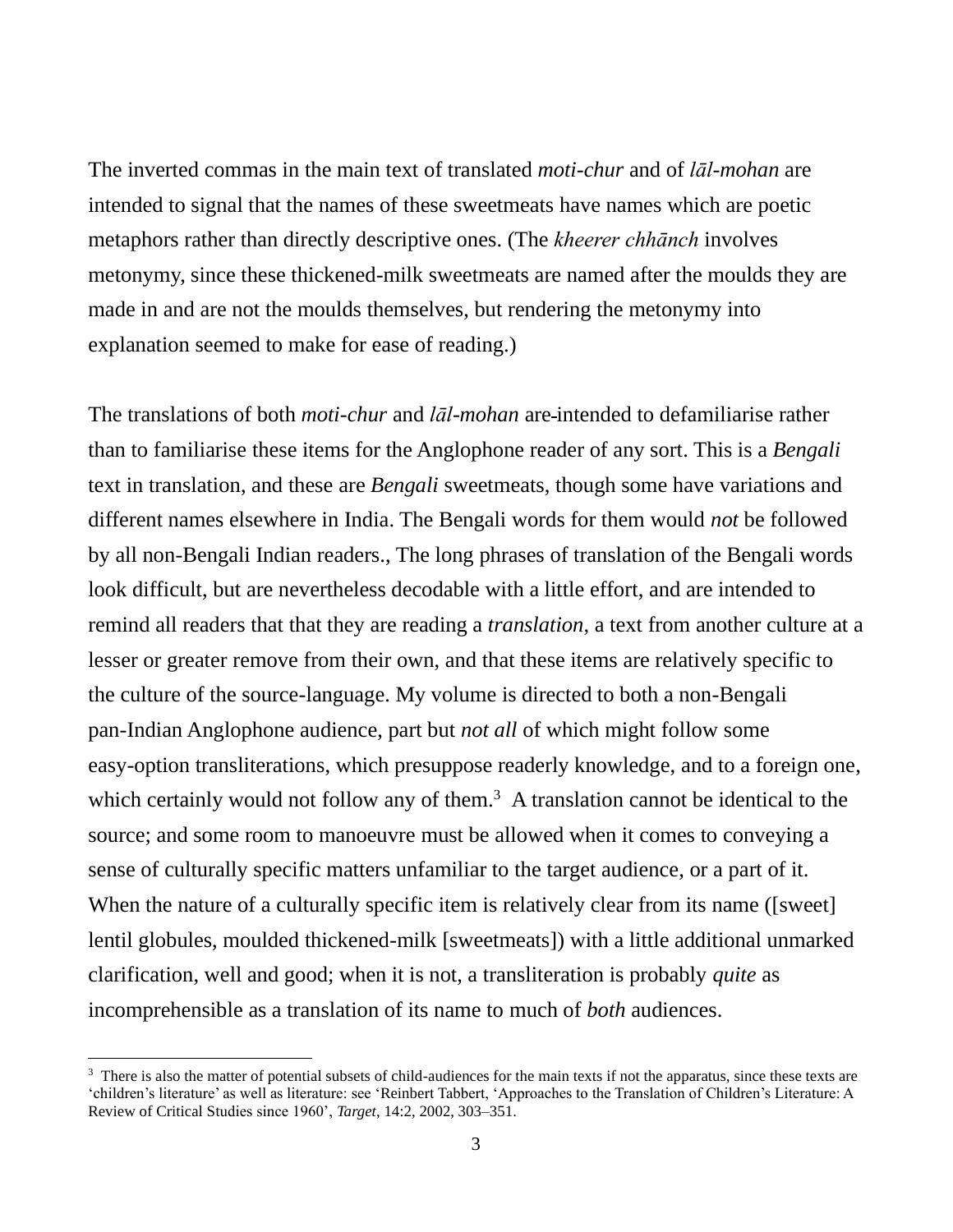Both transliteration and translation might convey an equally exotic *feel* for some but transliteration would have a more exotic *look*. Thus when it is a choice between incomprehensibilities in relation to the same bewildering unfamiliar/exotic thing in the body of a translation, better a less incomprehensible mouthful of translation which makes the reader pause and puzzle it out than an even more incomprehensible morsel of transliteration. A translation of a difficult meaning seems preferable to a transliteration of an exotic word. When there is a specific reason to include both translation and transliteration (e.g. *lāl-mohan* as *also* a proper name for a person), both can be used. Culturally specific things can indeed be explained/clarified by separate footnotes which direct the reader away from the main text, but some culturally specific things can be easily clarified with additional unmarked words inserted into the body of the translation. I usually translate in text, transliterate in footnotes, though not in the case of *lāl-mohan*. I explain in either text or footnotes or both, wherever such explanation seemed less jarring. I felt that there was no need to do the same thing every time, so I did not do it. My bewildered reviewer might not subscribe to my assumptions or accept the justifications for my choices; but I hope you do.

The unmarked words added to the main text for clarification are probably even more to be condemned than the incomprehensibility of bulky mouthfuls, on the grounds of lack of 'fidelity to the source text'. *Lāl-mohan* is not just the sole translated-thentransliterated sweetmeat name in the main text, it is also the sole instance of including many additional words, so that the words of the source expand threefold in the translation.

More general semantic and aesthetic questions arise from the translator's options of translation/transliteration/footnoting/addition, and that translator's duty to discriminate and choose the best combination in context with a fluid, *inconsistent*, differential use of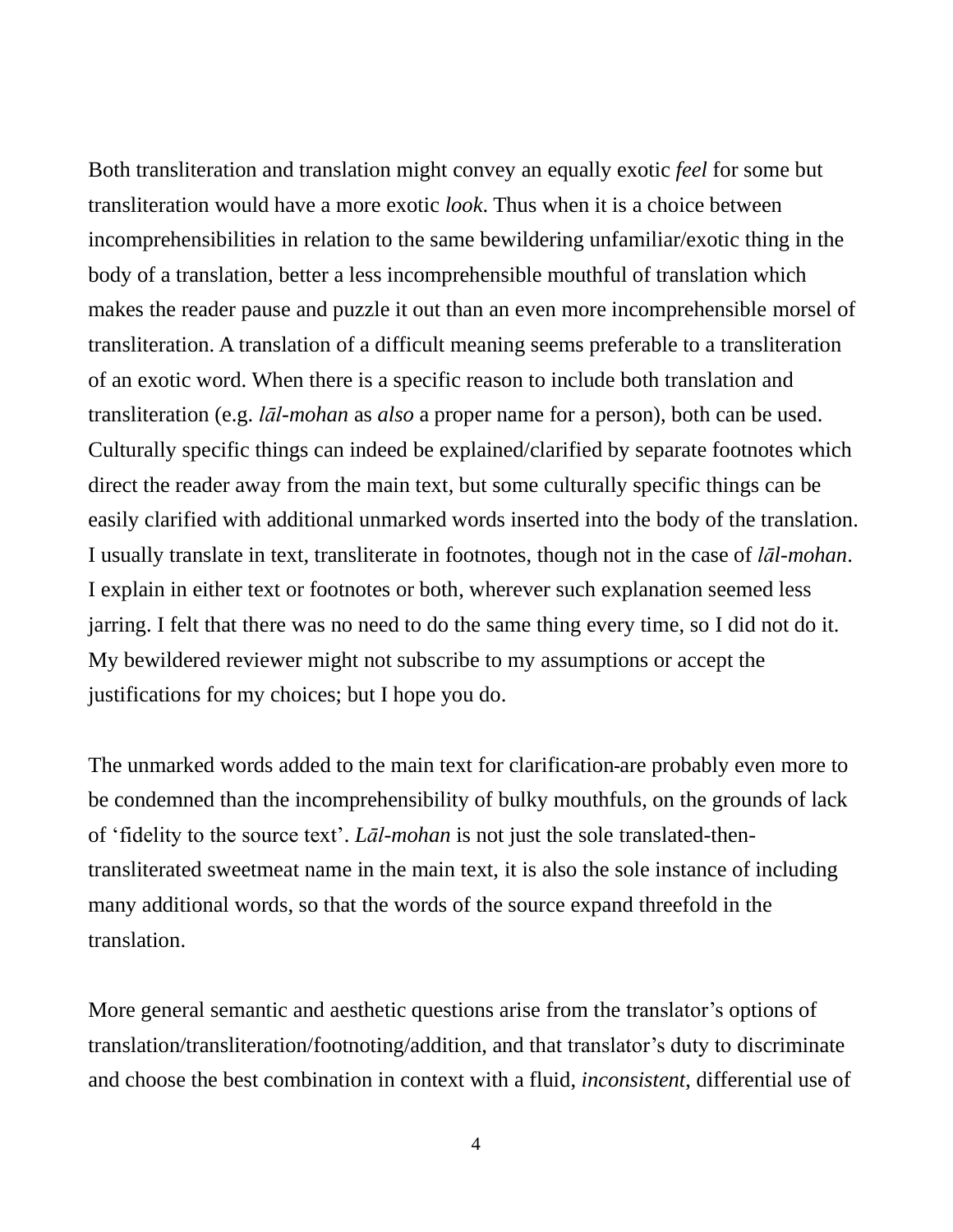techniques: 'Is the translator allowed only translation or transliteration, or both in special cases?'; 'If so, must they always be presented consistently, in the same order?'; 'How much inconsistency of translational technique is allowed; must each inconsistency be explained?'; to 'Where do explanations/clarifications best go; must they always be in the same place?'; 'How does one translate culturally specific words?'; 'How does one translate linguistic ambiguity, secondary parallel meanings, cultural connotations, and sarcasm without tipping into literary-critical interpretation?'; 'How many potential ambiguities etc. does one leave out?' and 'How many clarifying unmarked additional words are allowed in a translation, and when?' 4

#### **The general principles and method**

In my introduction, I justify my use of different translations and different kinds of translation of the same thing, e.g. 'ululation' translated differently in the two narratives, and my sense of 'useful inconsistency'. I say that explanation of all culturally-specific matters comes in unmarked explanatory phrases inserted into the text proper where possible, in footnotes when unavoidable, and I spell out the principle of translation over transliteration in the main text (on the grounds that potential sense-and-meaning, even if bewildering, trump exotic look-and-sound). The prime exception to 'translate over transliterate' is the proper name, which in the text proper *must* be transliterated first, with immediate translation after it. This is a technique particularly useful for with type names for stock figures and places (e.g., in *Bhondaṛ Bahadur* 'Buddhimanta the Wise' renders the Hare Minister), and for special cases when a term seems to be used seems to be both a common noun denoting a class and a proper name for a member of that class

<sup>&</sup>lt;sup>4</sup> I apologise for the potential confusion involved below with the short *a* and long  $\bar{a}$ , for the retroflex *r* (*d*), and for my retention of *ee* for the long *ī* in *kheer* (which is how my volume rendered it). Sanskrit words retain the terminal short *a*, others do not. Following day-to-day practice, the components of compound personal names are separated, start with capital letters, and have no diacritical marks.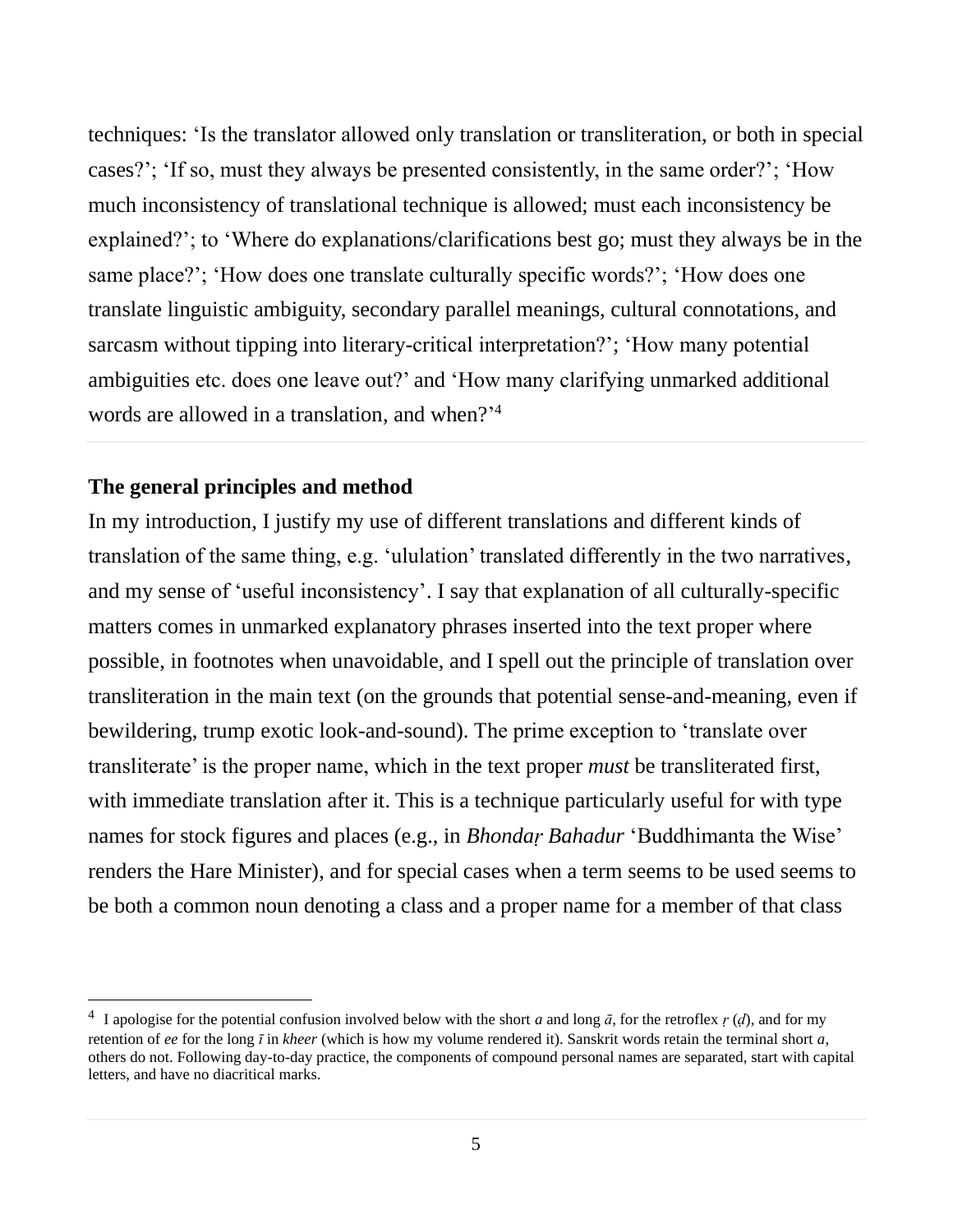(e.g., in *Bhondaṛ Bahadur* 'Tal-Betal-siddha Lathi, Ghoulie-Ghostie-Magic Mastery Staff').

The triplet of sweetmeats in *Kheerer Putul* is a set of literal objects which actually appear in the narrative. Taking them in reverse order, the sweetmeat called the *moti-chur* is the only one of these named with a poetic metaphor, the 'beads of powdered pearls' sweetmeat. Hence this name gets inverted commas in the translated text when it first appears and is truncated and expanded thereafter. The other two sweetmeats, the *kheerer chhanch*, sweetmeats 'of thickened milk made in decorative moulds', and the *muger nāŗu* 'lentil-globules', have names which directly denote their nature. So, in the body of the translated narrative they get direct translations without inverted commas, and an unmarked additional explanatory word each, 'fudge-textured' and 'sweet'. These are poisoned sweetmeats, presents offered by an inferior, the sweetness of which carries intended death. The *kheerer chhanch* are of the same material as the moulded figure which brings to birth a crucial new life later in the story, the same new life which these sweetmeats had intended to kill along with its mother. The *kheerer chhanch* foreshadows and counterpoints the kheer figure. Similarly, since the *moti-chur* sweetmeats 'are' pearls ground down to powder', i,e. destroyed, and then reconstituted as beads in a new whole, the life they were intended to kill (the mother) is almost destroyed and then the new life is 'reconstituted' to come to magical birth (for all this, read the text).<sup>5</sup> Thus, in *Kheerer Putul* there are potential narrative ironies relating to its actual, literal sweetmeats of death at the level of the *plot*, for a critic to address.

Contrarywise, in *Bhondaṛ Bahadur* there is irony/sarcasm regarding the probable sweetmeat referent of the metaphor-word at the level of the *sentence*, *as well as* the

<sup>&</sup>lt;sup>5</sup> The second peer reviewer informed me that "Moti' is in 'Bengali a common informal name for boys; if so, I have never heard it nor seen the word referred to as such. So as not to leave the poor *muger nāŗu* out, wild eisegesis might make these recall the nāŗu-balls 'of sesame-jaggery or coconut-jaggery or khoa-kheer-and-jaggery' — or even these lentils? — which are part of the main day of worship of child-giving dea ex machina Shashthi, might represent the children in her womb (my volume, 46), and might also thus — at a stretch — correspond ironically to her gift of the child in *Kheerer Putul*.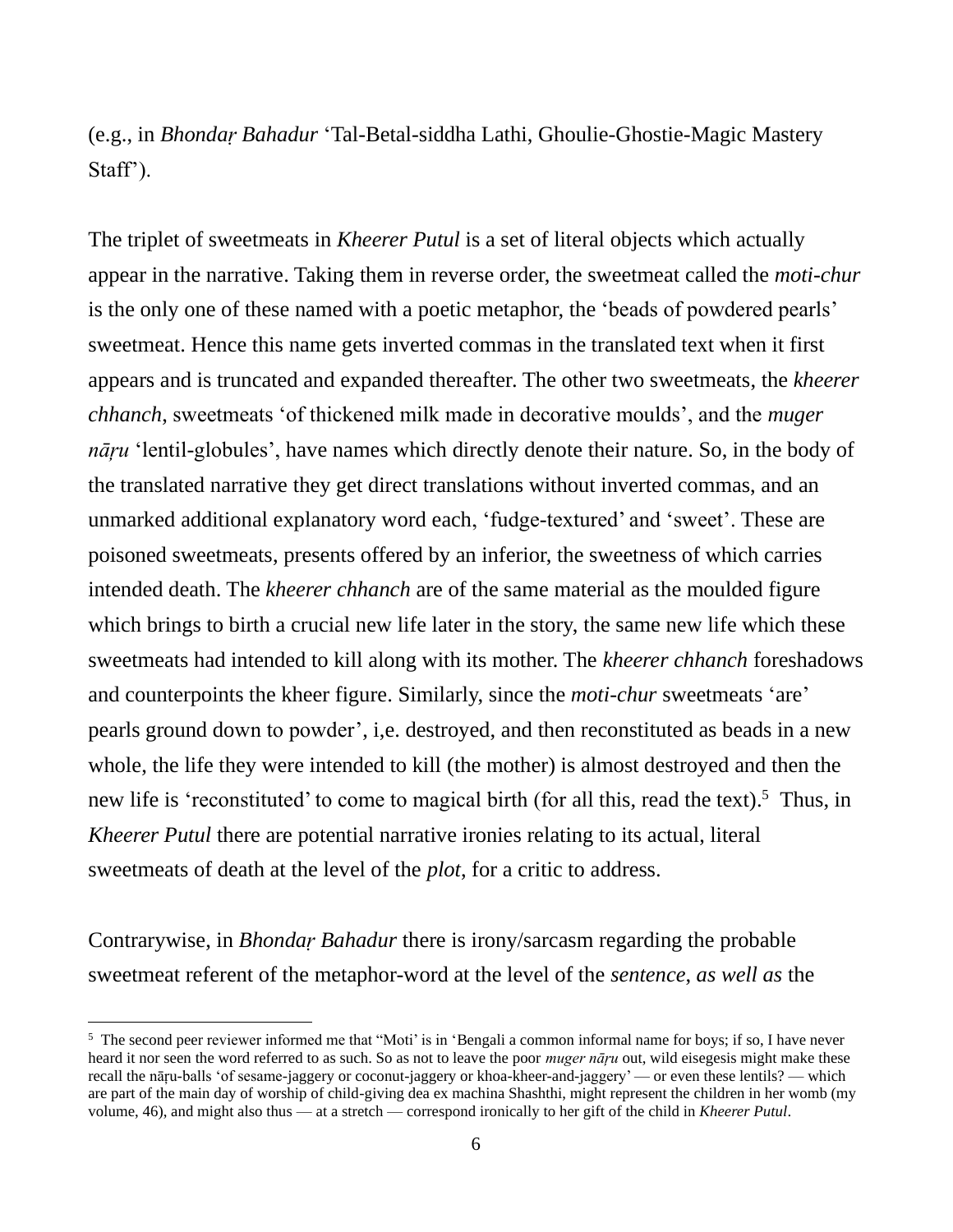word's semantic ambiguity/polysemy, all for a translator to address and to convey as best they can. For in *Bhondaṛ Bahadur*, in a metaphor for anger made manifest, the tenor of an anger-reddened face has as what seems to me to be its most likely vehicle the *lāl-mohan* as a red sweetmeat (the referent most commonly found in dictionaries), 'red' only by courtesy, actually darkish glowing-brown. While a metaphor by definition draws on a similarity between unlike things, in this metaphor in *Bhondaṛ Bahadur*, there is also a meaningful *contrast* between tenor and vehicle, and the contrast goes beyond more than just the most obvious vehicle, but the others as well.

As indicated above, just as no 'sweetmeat' is mentioned with the *muger naṛu* and the *kheerer chhanch* (hence the additional 'sweet' and 'sweetmeats' with them even though that is what they obviously are), let me underline that no 'sweetmeat' is mentioned in the *lāl-mohan* sentence in *Bhondaṛ Bahadur*. It reads 'The Parrot Saheb, growing fearfully angry, assumed the appearance/form [*rup*] of *lāl-mohan*' and despite one of the simplest meanings of the word *lāl* in Bengali being 'anger', the little matter of *-mohan* means that the sentence *cannot* be rendered 'The Parrot Saheb…turned red/red-attractive/a red-attractive figure' in an overt manifestation of the emotion of anger. The compound word *lāl-mohan* is not, as far as I know or can find, usually or ordinarily used or understood to describe an angry person. Hence the compound here cannot but be a metaphor, and implies at least one separate referent. Turning that metaphor into a simile and spelling out its connotations in the main text seemed to be the best way to proceed.

And we here leave behind the newspaper review's faint damns along with the *moti-chur* and its fellows. This is a note on the semantic range, the choices involved and the technique used (inverted-comma translation + transliteration + footnoting + *much* unmarked addition) in translating *lāl-mohan* and *lāl-mohan* only. As I said above, this 'red'sweetmeat is the one most commonly referred to as that referent for the compound word *lāl-mohan* in dictionaries (hence the one most in popular use?), and thus the most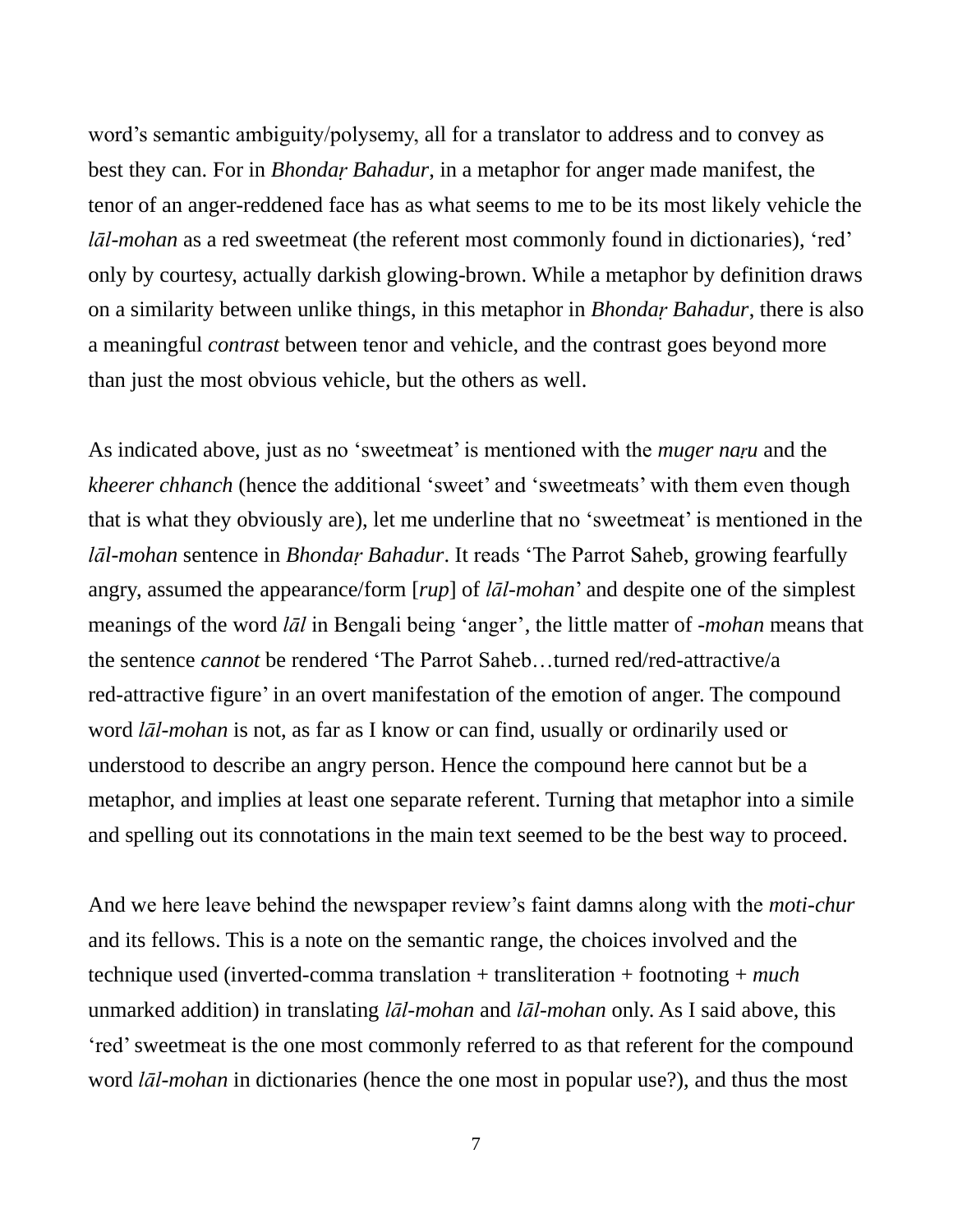likely referent which the 'common reader' would take for granted that the text implies. But there are at least two *other* referents (dark Krishna and red parrot) which also perfectly fit the textual context,. These three referents involve at least four distinct etymologies (red, ruby, dear-child, spittle). These four etymologies underpin the culturally inflected connotations of both parts of the compound, therefore in this discussion etymologies and connotations alike *also* deserve consideration in context. The positive connotations (sweetness, value, dearness, beauty, divinity, delectability, the entrancing) are in sarcastic contrast with the angry yelling Parrot; contrariwise the negative ones (a nauseating spoilt mother's darling raging in infantile dribbling idiocy and lack of control) are in perfect accordance with him.

I detail below all these referents, etymologies, and connotations which work together at some level in the narratorial sarcasm (as it seems to me) of the sentence. I attempt to cover all bases, and so I also apologise for the potential confusion caused by the various referents, the heavy-handedness in treating them, and the debris of dismissed or eliminated possibilities involved. But at whatever level, a sense of all these referents etc. is automatically part of the linguistic culture of the readers of the original text, and not that of Anglophone ones. Hence at the cost of driving my present reader down too many tortuous paths at once, I detail how I attempted to include a sense of what seemed to be the most important shades of meaning and why I left out the others.

Though the reasons probably differ from mine, there is a contemporaneous precedent (1908) for treating the name of the *lāl-mohan* sweetmeat as a special case within inverted commas in a list of sweetmeats in Bengali itself: '…*sandesh*, *rasagollā*, *pāntoā*  [sic] [,] *jilipi*, *amriti*, "*lālmohan*", *"kheer-mohan*"' (Roy, 90), probably only because of the assumed recency of these two from after c. 1870. The lāl-mohan sweetmeat is one of the many variations/descendants of the dark brown pāntoā/pāntuā sweetmeat, both syrup soaked and both usually based on *chhānā*, cottage cheese. Both descend from the light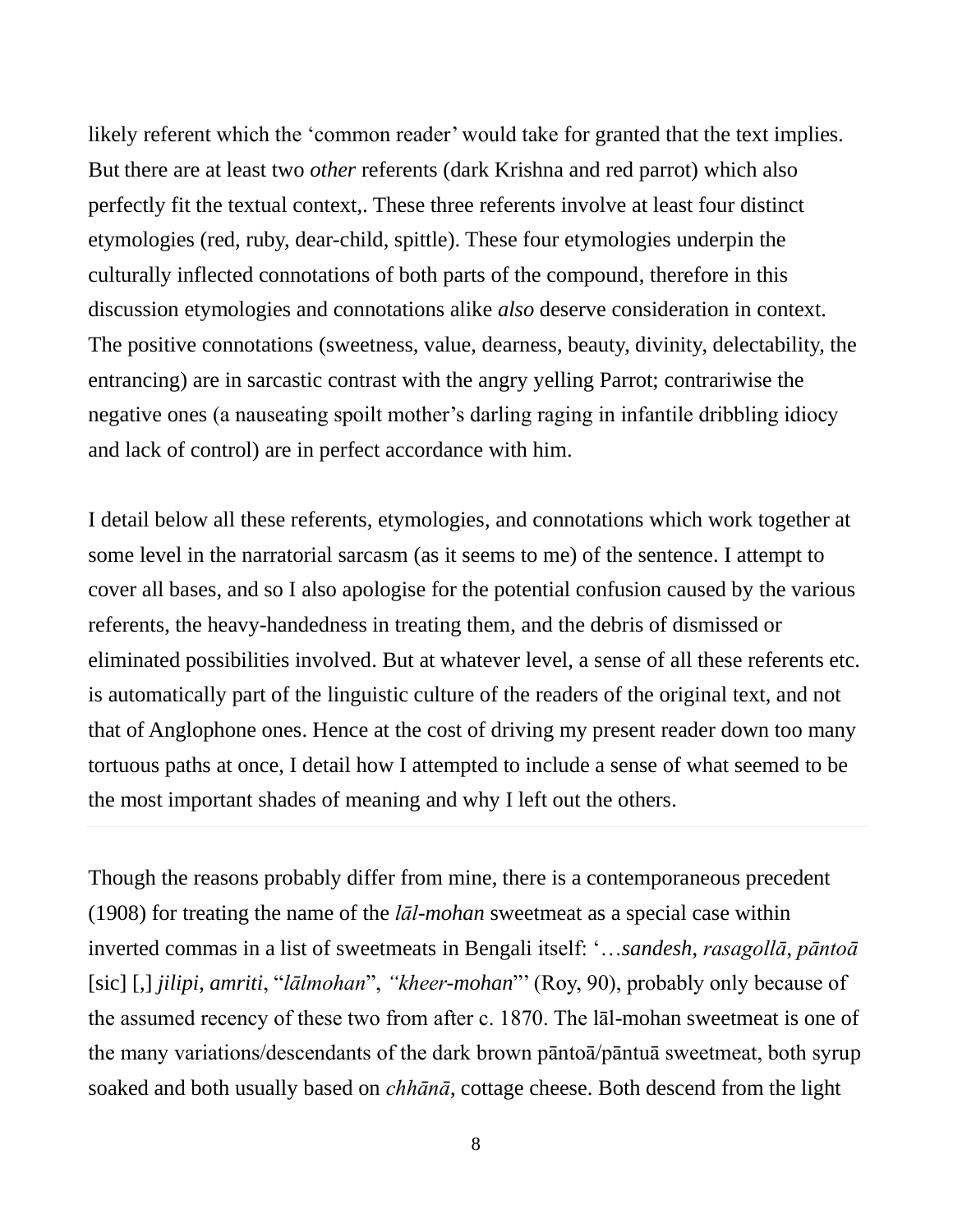creamy-orangey-brown kheer-mohan sweetmeat, possibly based on *khoa* (*khoa-kheer*), heat-reduced milk-solids, an older and 'purer' material than cottage cheese. All three are said to originate in late nineteenth-century Bengal, but the kheer-mohan is disputedly a c.12th century temple-offering from neighbouring state Odisha, there also always made out of chhānnā.<sup>6</sup>

#### **Multiple Referents, Polysemy, Ambiguity, Cultural Connotation/ Suggestion**

There are many compound words in Sanskrit, formed on complicated grammatical rules, fewer and shorter in the modern Indian languages (like *moti-chur* and *lāl-mohan*) where they usually follow the patterns inherited from Sanskrit. Sometimes the compounds have multiple referents or allow for several interpretations. Play with multiple meanings merged in a single word or phrase, *slesha*, is integral to classical Sanskrit literature (some texts simultaneously tell two different stories by using it). But *slesha* is much less a feature in the literature of the modern Indian languages and daily speech, so we may draw instead upon Sanskrit poetics for the useful notion of *dhwani*, verbal suggestion of parallel secondary meanings, for modern polysemous or potentially ambiguous words with multiple referents, and for cultural semantic connotation. In *Bhondaṛ Bahadur*,

khoa-kheer-/chhana*-*based sweetmeats see K. T. Achaya. *Indian Food: A Historical Companion*, New Delhi: O.U.P., 1994. Caveat emptor on the local origins, antiquity, materials of Indic sweetmeats. The lālmohan as 'a sweetmeat like the *pāntuā*' (<accessibledictionary.gov.bd>: Bengali-to Bengali) is 'made of curd' i.e. *chhānā* (<accessibledictionary.gov.bd>: Bengali-to-English), *or* 'made of *kheer*', i.e. *khoā* (Bidyanidhi). Current Wikipedia entries on North Indian *gulab jamun*, *khoa*-based, see the *pāntuā* as its Bengali variation, and the *pāntuā* itself as *chhānā*-based**.** On Odisha kheer-mohan, see Anita Sabat, 'Rasagola – History, Culture and the Brand – III' at

<sup>6</sup> Soumendra Nath Biswas, *Developing food as a marketing tool for the growth of hospitality and tourism industry in India with special reference to West Bengal*, University of Burdwan Ph.d. thesis, 2009, at <http://hdl.handle.net/10603/61925>, Ch. 4, 'Characteristics and Preparation of Bengali Cuisine'

<sup>(</sup>[<https://shodhganga.inflibnet.ac.in/bitstream/10603/61925/13/13\\_chapter%204.pdf>](https://shodhganga.inflibnet.ac.in/bitstream/10603/61925/13/13_chapter%204.pdf)), 144-145. On

<sup>&</sup>lt;https://www.odisha.plus/2019/10/rasagola-history-culture-and-the-brand-iii-by- anita-sabat/>; Srijana Mitra Das, 'Bengal vs Odisha: Whose rosogolla is it anyway?' at

[<sup>&</sup>lt;https://indianexpress.com/article/explained/rosogolla-rasagolla-gi-registration-west-bengal-kolkata-mamata-banerjee-odish](https://indianexpress.com/article/explained/rosogolla-rasagolla-gi-registration-west-bengal-kolkata-mamata-banerjee-odisha-4940907/) [a-4940907/>](https://indianexpress.com/article/explained/rosogolla-rasagolla-gi-registration-west-bengal-kolkata-mamata-banerjee-odisha-4940907/); Bishwabijoy Mitra. 'Who invented the rasgulla?' at

<sup>&</sup>lt;https://recipes.timesofindia.com/articles/features/who-invented-the- rasgulla/articleshow/47909754.cms>. On a chhānā-like based *rice*-flour *pāntuā*-like sweetmeat in 12th century South India: see Michael Krondl, *Sweet Invention: A History of Dessert*, Chicago: Chicago Review Press, 2011, 41-42.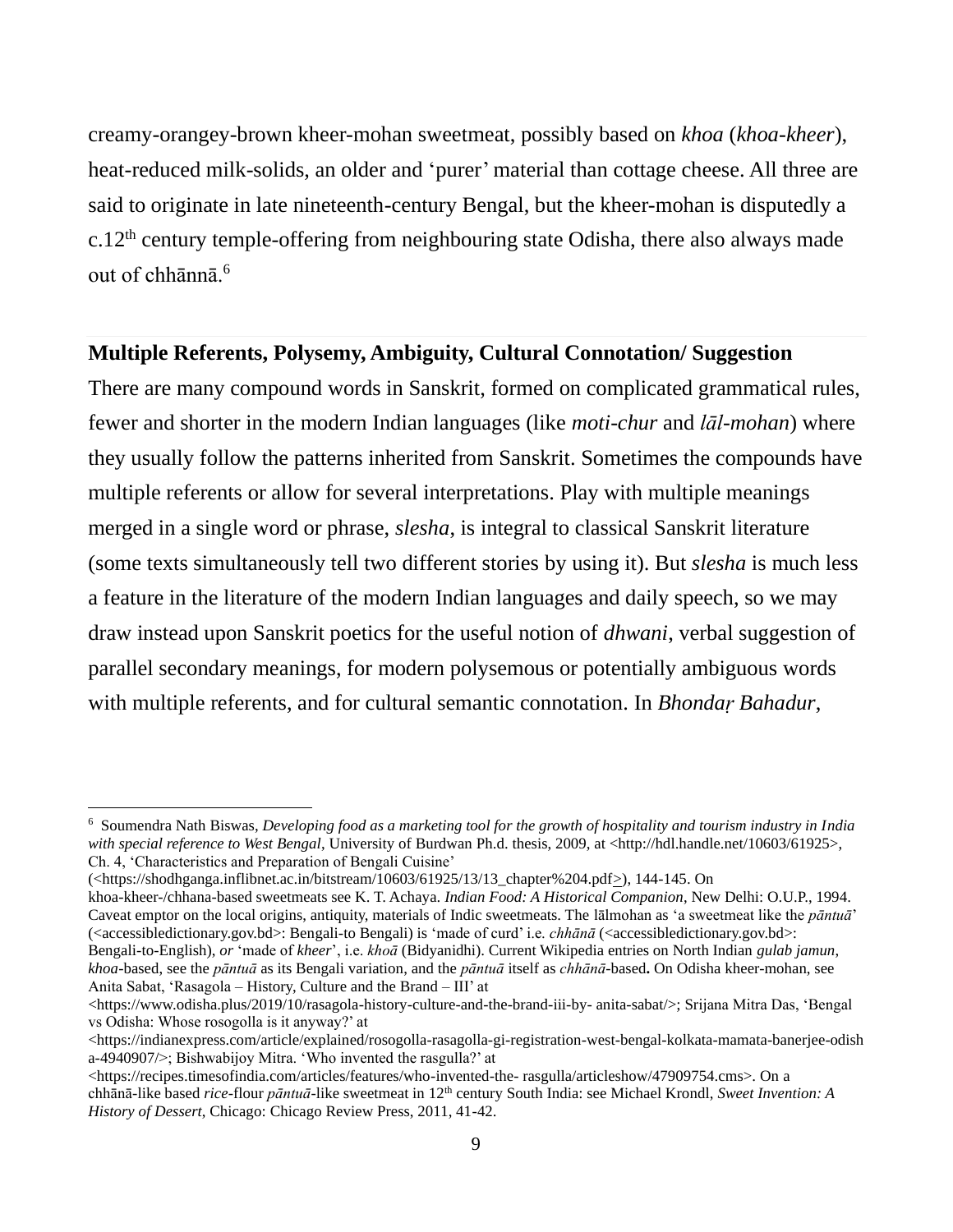polysemous *lāl-mohan* is probably not a deliberate *slesha*-pun, but it is suggestively ambiguous, and that ambiguity calls for translation.

The two components of the compound *lāl-mohan*, both grammatically masculine, are in one interpretation 'almost companionate words' (*sahachar shabda*: Bidyanidhi), semantic doublets or equivalents mirroring each other. In one of its senses *lāl*, noun and adjective, means 'dear', hence 'beautiful' etc. And *mohan*, noun and adjective, means 'that which/he who entrances, captivates', 'entrancing; enchanting, bewitching; confusing, bewildering, perplexing, puzzling; deluding, leading astray; stupefying, hypnotising; tempting, seducing, infatuating, fascinating'; 'states of trance, enchantment…' etc., embarrassment (as a result?), the acts of causing these states, the act of sexual intercourse, etc. Hence in the compound *lāl-mohan*, regarded as a pair of mirror-words, *lāl* is 'dear' and -*mohan* is primarily 'entrancer'. But *lāl* is very polysemous indeed, with the neutral meaning of red and contrapuntal connotations of inflexions of positive affection (dearness, high-value, mouth-watering delectability) and negative contempt (a mother's darling, lack of control). While the meanings of *mohan* go from entrancing to stupefying, the range is much narrower.

In *Bhondaṛ Bahadur* the angry Parrot Saheb grows as red as a certainly metaphorical *lāl-mohan* (most probably as sweetmeat); he also becomes infantile, irrational, babbling, and altogether unattractive, which the negative connotations of the *word lāl-mohan* can covertly suggest and underpin. One might speculate that Gaganendranath chose a 'red-attractive' sweetmeat for his metaphor in a fantasy narrative for children precisely because of the contrast between red-attractive *appealing* 'sweetness' and the red-angry *unappealing* repulsiveness of the being to whom it is applied.

10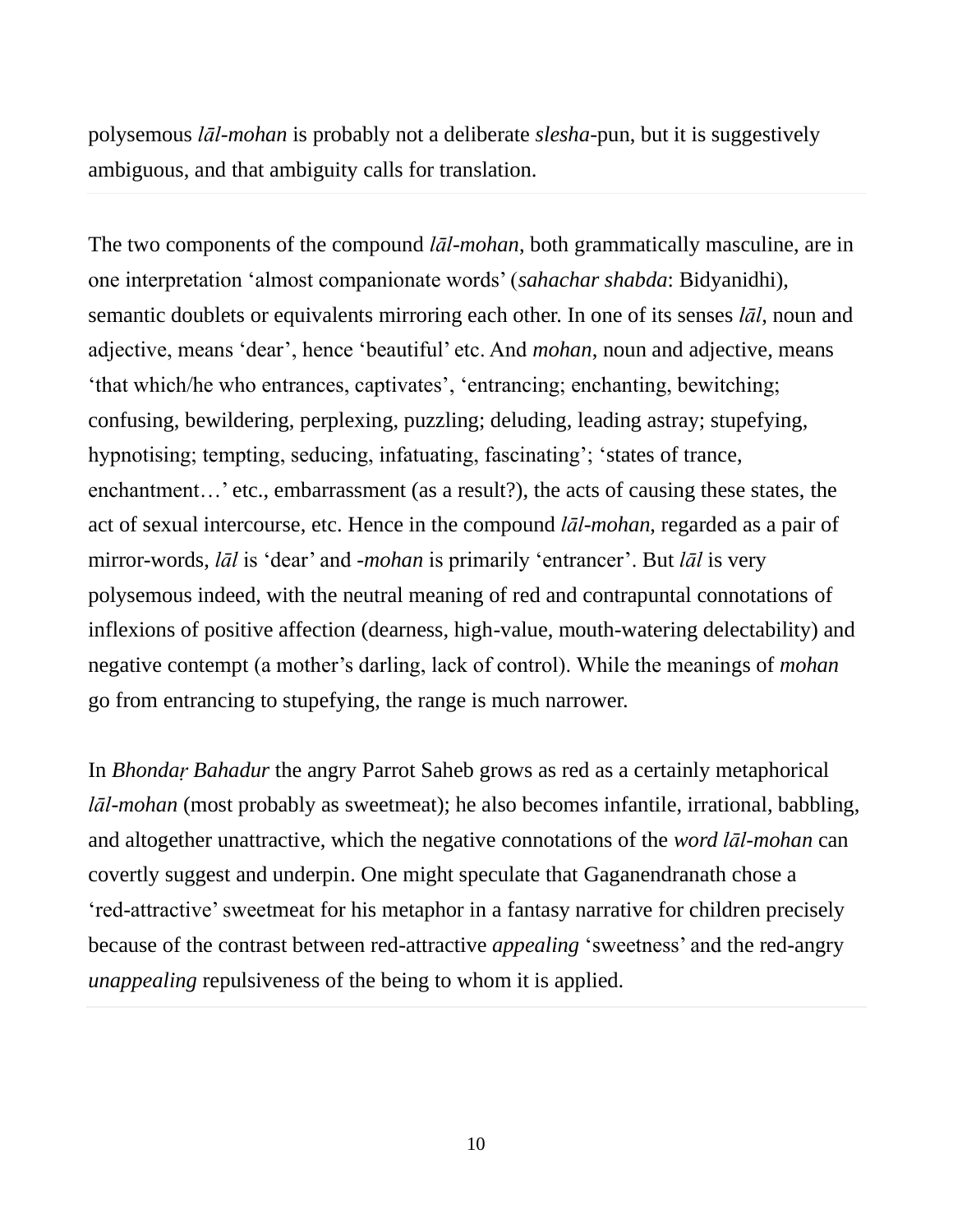None of the dictionaries consulted seem to give all the meanings of *lāl-mohan* or even *lāl*, so ('old-school' though this move is) we now turn to the various referents, etymologies, and connotations/*dhwani*-suggestions of *lāl-mohan* which warranted my special treatment. My focus here on these features and their semantic implications, all relevant to the *lāl-mohan* metaphor, are *not* directed to the pan-Indian Anglophone portion of the intended audience of my volume, but to readers of this article on translation, who might be interested in the range of meanings and connotations from which I had to choose, and how those meanings and connotations arise. Part of my stress on these features here necessitates my use of the words *tatsama*,'that-same', for a Sanskrit loanword, and *tadbhava*, 'that-like', for a Sanskrit-derived word (evolved through [Middle Indo-Aryan](https://en.wikipedia.org/wiki/Middle_Indo-Aryan) and thence into modern Indo-Aryan languages), and my emphasis on the 'Hindiness' of *some* connotations of *lāl*. (Lexicographical sources for the following analysis are all noted in parenthesis; for full details, please see the bibliography.)

#### **The 'Plain Meaning': Referent 1 [sweetmeat]: Neutral** *Dhwani***-Suggestion by Etymology 1 (red): The angry Parrot looks as red as a 'red-entrancer' sweetmeat**

Probably from one or more of the Middle Eastern languages, Persian and Turkish *lāl* (*lāl* 2, <https://accessibledictionary.gov.bd>), the Persian- derived Arabicized form *la'l* (see [Qureshpor](https://forum.wordreference.com/members/qureshpor.491618/) et al.), then through Urdu/Hindi,<sup>7</sup> *lal* is the ordinary and completely naturalised Bengali word for 'red', with no sense of a 'foreign' etymological weight, though it is probably *not* from any suggested origin in Sanskrit *lohita* as 'red, reddish' (*lāl* 2, <https://accessibledictionary.gov.bd>) or any other Sanskrit root (Bidyanidhi). So when the angry Parrot Saheb takes on the appearance of a 'red-entrancer', he 'obviously' takes on the 'red-entrancer' appearance of the sweetmeat named *lāl-mohan*.

<sup>7</sup> In Urdu — which is written in the Persian script modified to accommodate other sounds from Arabic *and* in the languages which use the Devanagari scripts — depending on what the transcriber made of *lāl*, it would be transcribed as Persian *lāl*  (for red, ruby and for Sanskrit-derived son) or Arabic *la'l* (for red ruby). Devanagari and similar scripts render all three meanings with *lāl*, and the relevant languages pronounce the word accordingly.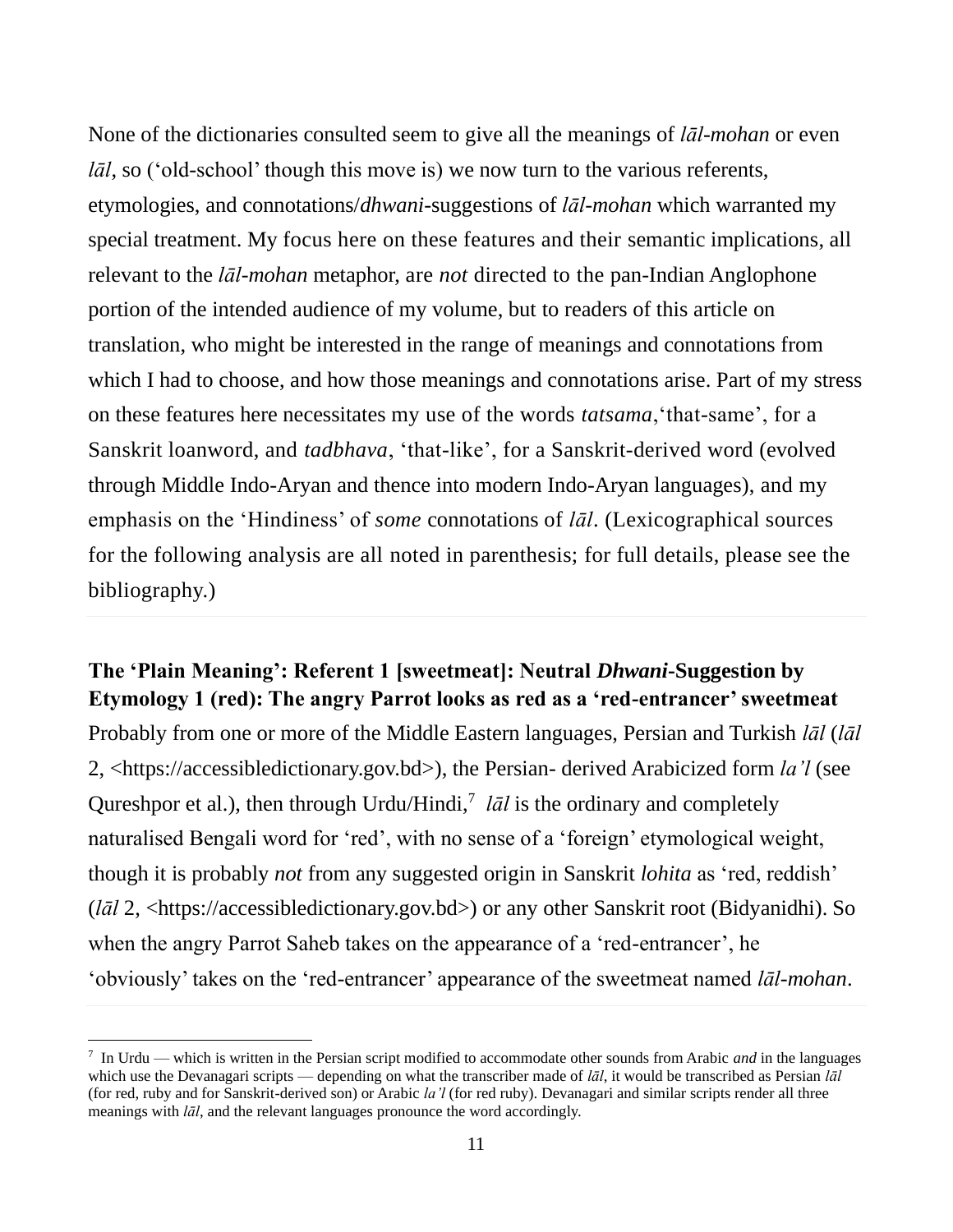#### **Referent 1 [sweetmeat]: Positive** *Dhwani***-Suggestion 1 by Etymology 2 (ruby): The angry Parrot looks as rubicund as a '***valuable* **gem entrancer' sweetmeat**

But *lāl* also means 'ruby' in what seem unequivocally to be its Middle Eastern languages of origin in this sense, and in Hindi/Urdu too (whether the gem-word is the source of the colour-word or vice versa is unclear). But though Bengali has *lāl* as ruby, it is not the ordinary Bengali word for ruby (which is *chuni*), and in this sense *lāl* carries a North Indian feel. Anyhow, the angry Parrot Saheb takes on the rubicund appearance of a 'ruby-entrancer' sweetmeat with a name which carries connotations of both the colour and the high *value* of the North Indian name of a precious stone.

## **Referent 2 [person]: Positive** *Dhwani***-Suggestion by Etymology 3 (dear infant son): The angry Parrot looks as red as a 'dear infant son entrancer' [cf. Referent 3, divinity]**

One dictionary specifically defines the lāl-mohan sweetmeat *without* 'red' or 'ruby-red', as '[(dear)…(attractive) very dear foodstuff], particular sweetmeat' (Das). Thus *lāl-mohan* with companionate redoubling is here 'dear-entrancing' (foodstuff). But since that dearness is specifically that of an infant son, the angry Parrot Saheb can be taken either to assume the appearance of a red sweetmeat named 'dear child' or directly to assume (sarcastically) the appearance/form of a 'beloved infant-son entrancer' *sans* foodstuff (but I think *not* a 'dear-entrancing' appearance/form of any entrancing male being in general).

In Sanskrit a child is a *[lālanama](https://sanskritdictionary.com/lalanam/27016/4)n* (Apte), from the Sanskrit root √*lala* as (a) 'sporting, playful' (Monier-Williams etc.) hence to play with (and to move to-and-fro), and (b) 'wishing, desirous' (Monier-Willams etc.), from which come two related Sanskrit words: *lalana* (ललन) with *lalanam*, play, sport, pastime, pleasure (hence dalliance, etc.), and *lālana* (लालन) with *lālanam*, fondling, caressing (hence coaxing, wheedling) and a host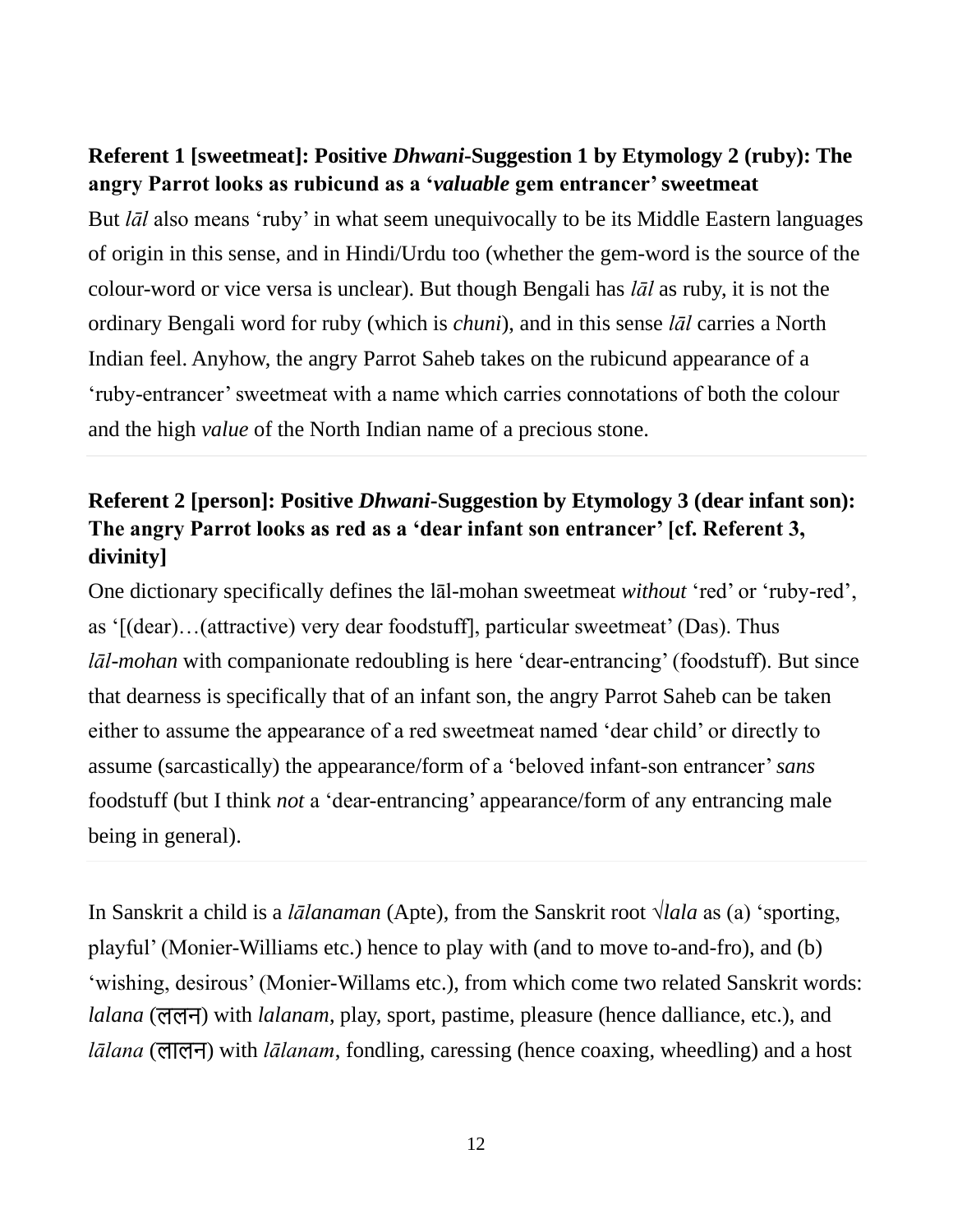of consequent meanings. With that child, a mother is 'sporting, playing' in *lalana*, 'caressing, fondling, coaxing' in *lālana*, 'fondling/caressing' in related *lālaka*.

Ultimately from these, and always with a sense of endearment (and probably some influence from *lāl* as 'valuable ruby') comes Bengali '*lāl* 3 (noun) dear one, dear son, infant child' (<https://accessibledictionary.gov.bd>), as derived from '(Sanskrit or tatsama) *lāraka*' (son) — questionable, probably tadbhava<sup>8</sup> — and '(Hindi) *lāl*<sup>'</sup> (<https://accessibledictionary.gov.bd>). One source (Bidyanidhi) conjectures a *possible* derivation of Bengali *lāl* to be 'Sanskrit *lālitya* [-?]'), that is, 'grace, beauty, charm' (Monier-Williams), which appears in Bengali as 'n. beauty; sweetness, charm' (Biswas), so that a *lāl* is a graceful, beautiful charming *being*.

But Bengali *lāl* as 'dear infant son' is said also ultimately to derive from Persian 'dear' and 'red' (Bidyanidhi *lāl* 2), thus proximatelyfrom Hindi/Urdu, in which it is a form of address to and term of particular endearment for a *child*. Thus a mother says to him in these languages '*mere lāl*', 'my darling' or refers to him as '*lālõ kā lāl*'. 'of dears, the dearest'. In Sanskrit, however, *lālana*, 'fondling, … cherishing, coaxing', through such words as *lālitaka*, favourite, goes in such adult sexual directions as *lālin*, seducer, and *lāla*, another's wife (all Monier-Williams), *lālan*, 'mistress'; *lālitya* 'amorousness', *lalita*, 'amorous', and *lālasa* with derivates meaning 'wanton dance, to lust after, cupidity, etc.' (Turner). And in the North Indian languages as 'dear, beloved', North Indian *lāl* is also a more general term of address to a lover, and '*la'l*/*lāl* as 'ruby' is also 'the lips (of a mistress)' (Platts).

But in Bengal these words are not usually used thus (if at all). Thus, despite Sanskrit-derivation of *lāl* and all the related Sanskrit/Bengali words, I claim that in

<sup>8</sup> I cannot find Sanskrit or tatsama *lāraka*, though such tadbhava words as Western Hindi dialect *larake* and as Eastern Hindi *larakā/larikā* mean 'sons': P. D. Gune, *An Introduction To Comparative Philology* (1918), rev., ed. N. P. Gune, Poona: Poona Oriental Book House, 1950, 266.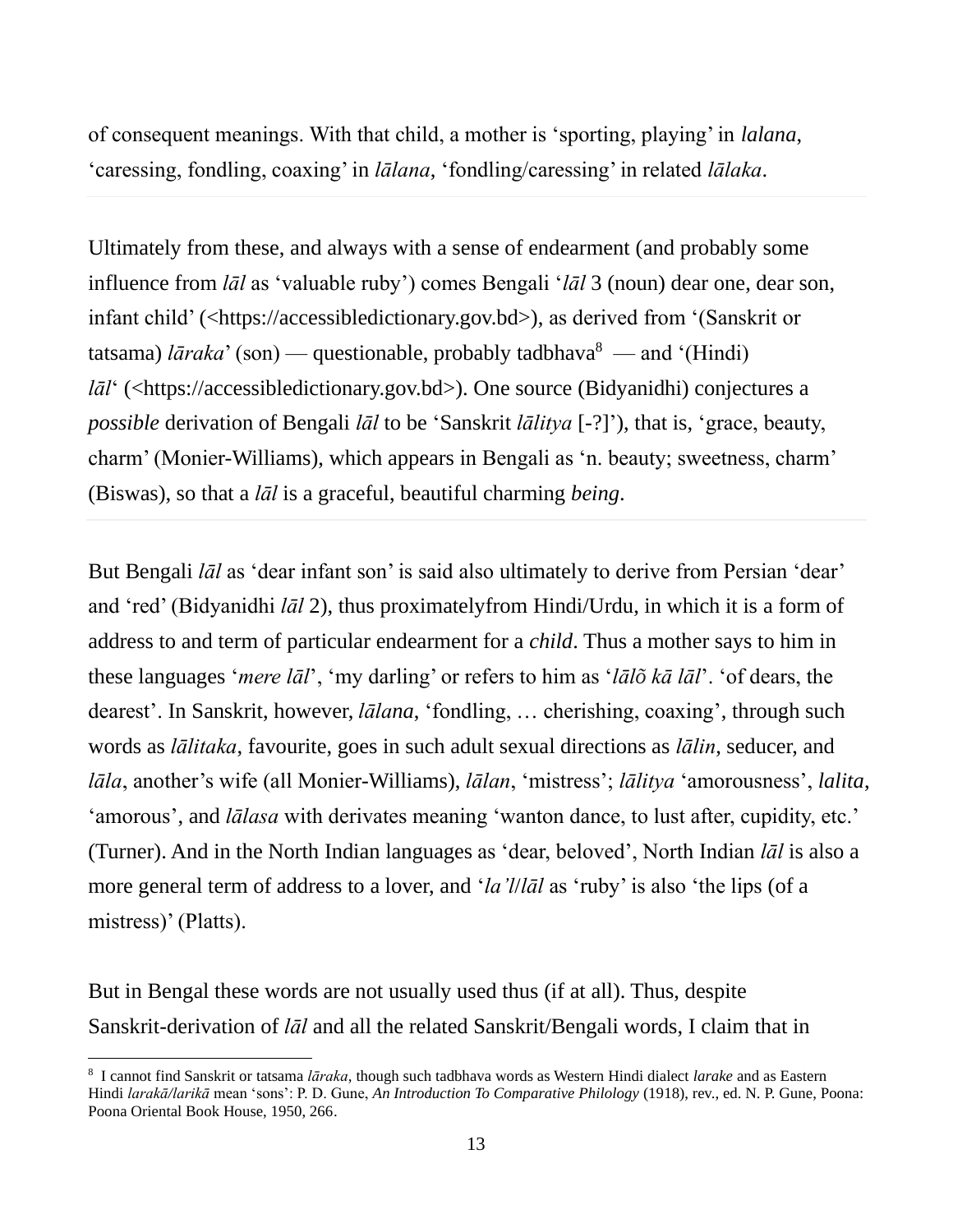Bengali, tadbhava/Persian-derived *lāl* as 'dear infant son' and the Urdu/Hindi *lal-lā* and *lal-lu* are cognates for the Bengali *lālā* as 'noun. An affectionate term of address to infants' (<english-bangla>), *lālu*, etc. (vocatives/nicknames rather than common nouns), which are possibly more common in Bengali than *lāl* itself (?), and are *also* known and felt to be North India-redolent words in Bengal. This is relevant here, for the Parrot Saheb is not a 'mainstream' Bengali.

### **Referent 2 [person]: Negative** *Dhwani***-Suggestion by Etymology 3 (dear infant son): the angry Parrot as 'spoilt-child entrancer'**

The Sanskrit-derived Bengali word *lālan* is defined as '(noun) 1. rearing with extreme care' (<accessibledictionary.gov.bd>) and it is part of the compound '(noun) *lālan-pālan*, another companionate doublet, 'tenderly rearing' (Bidyanidhi). Both take us back to the specific shade of meaning of Sanskrit *lālana*, as 'the act of caressing, fondling, coaxing, indulging' (Monier-Williams) which leads to the meaning 'over-indulgence, fondling too much' (Apte*)* and *lālayantam*, 'coddling (Vedabase). Hence a stern Sanskrit warning that indulging a son (*sutalālanam*) is a great fault, whipping/beating/flogging him a great virtue (Apte). One possible derivation of Bengali *lāl* is 'Sanskrit *lālita*[-?]' (Bidyanidhi), defined in Bengali as child 'carefully brought up; carefully reared or tended; fondly cherished' (Biswas).

So all that caressing and careful rearing of the beloved male child becomes the coddling which leads in Hindi to a potential spoilt *lāl* and to its related Hindi word *lādlā* which has even stronger connotations of spoilt childhood.<sup>9</sup> In Bengali, the coddling of the dear son leads to a spoilt *dulāl*, 'Fondling boy; darling; spoilt child' child' (<english-bangla.com> and to two idioms: '*dulāl* of the house of an *ālāl*', 'a pampered

<sup>9</sup> Thus *lāl* might be derived from Sanskrit √*lala* and also √*laṛa* (Bidyanidhi), 'to frolic', 'fondling, caressing, cherishing', thus *lāḍana*, 'n. (and varia lectio for) *lālana*' (Monier-Williams), 'rearing'. From √*laṛa* comes Hindi *lādlā* and *lāṛlā*, as 'a darling, a pet; one tenderly nurtured…; a spoilt child' (Platts), and '*Mā ka lādlā*', 'Mother's darling'. From the √*laṛa* root comes Hindi *dulāṛā*, caress, related to Bengali *dulāl*. Bengali has *lāṛ* as verb 'to rear' (Bidyanidhi), but apparently no noun.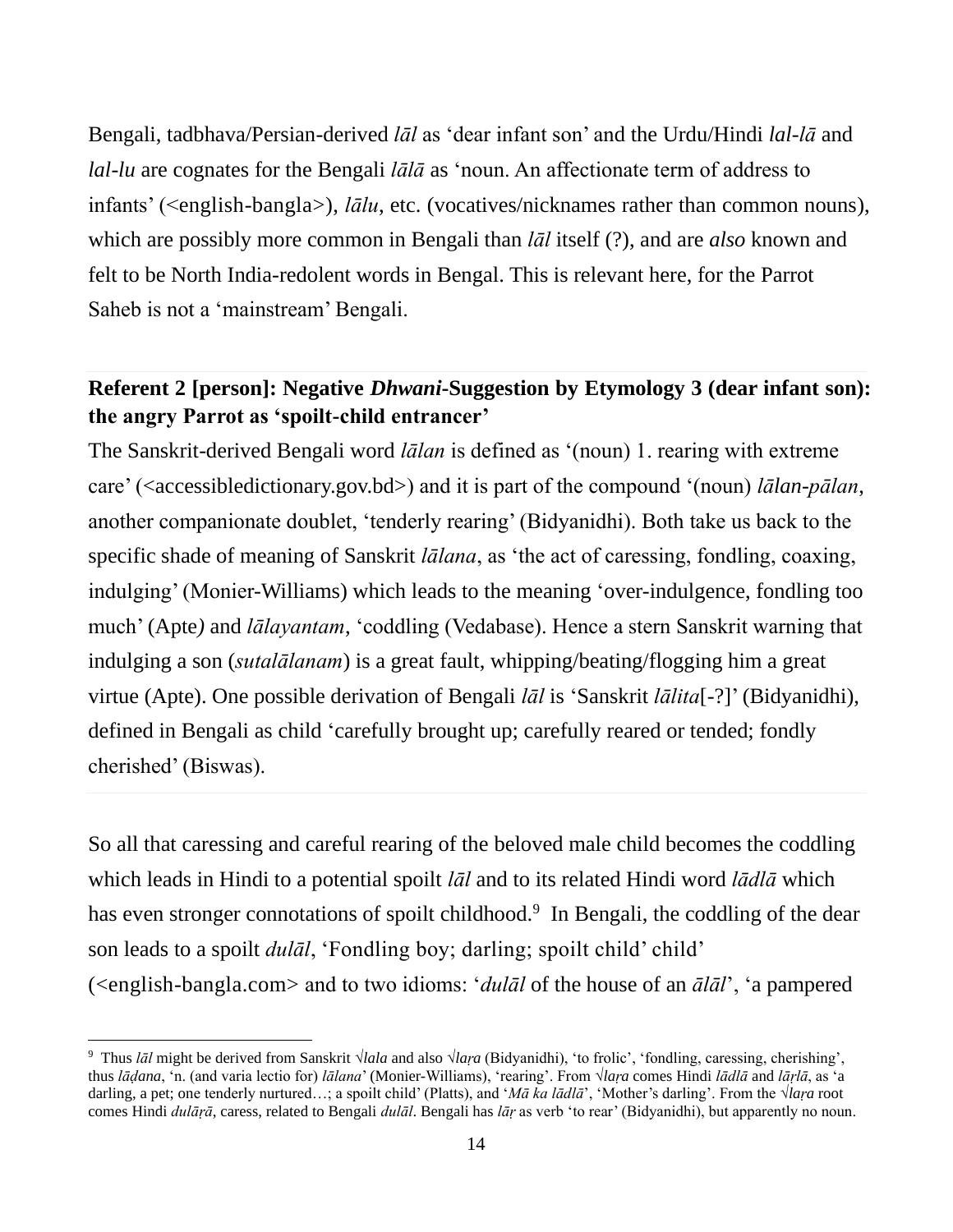boy or young man of a rich family spoilt by over-indulgence' (Biswas), and *Nanda-dulāl*, 'a beloved son of Nanda, a form of the personal name 'Nanda Lal', which is both 'an appellation of Krishna' as 'Nanda's darling' foster-son, and '(sarcas.) an over-indulged worthless son' (Biswas).

Thus through its associations with *dulāl*, the *lāl* of *lāl-mohan* has strong though covert connotations of a spoilt child in the Bengali language itself, and so, since no sweetmeat is mentioned in our text, as the angry Parrot Saheb assumes the appearance of a 'dear-child entrancer', a negative undertow suggests that that child is specifically a *spoilt* infant-son *lāl*, with -*mohan* 'entrancer' only as sarcastic doubling contranomer.

## **Referent 1 again [sweetmeat]: Positive** *Dhwani***-Suggestion by Etymology 4 (spittle): the angry Parrot turns as red as a 'mouthwateringly-delectable entrancer' sweetmeat**

The Sanskrit root √*lala* is 'to desire', Sanskrit *lalanā* is 'the tongue', *lalana* is 'lolling the tongue', *lālāyita* is 'slobbering, drivelling' (all Monier-Williams). Sanskrit *lālā* means 'saliva' (Monier-Williams), *[lālaka](https://sanskritdictionary.com/lālaka/123126/7)* is 'saliva?', and *lālā-pāna* is 'n. sucking of saliva' (MacDonell) i.e. infantile 'thumb-sucking'. Bengali *lāl* as cross-referenced with related *lālā* is '*lāl* 3. Noun.' and '*lālā* 2. Noun.', 'water produced by the mouth' (<english-bangla>) and '*lāl* 1. *lālā* (noun), spittle, mouth-secretion' (<accessibledictionary.gov.bd>).

But the same source simultaneously has Bengali '*lāl* 1. *lālā* as 'Sanskrit or a tatsama *lālā*' and '*lalmohan* (noun), *pāntuā*-like sweetmeat' derived from 'tatsama or Sanskrit *lāra +mohan*' (<accessibledictionary.gov.bd>).' I cannot find *lāra* or *lār* in Sanskrit and Bengali dictionaries, but liquid consonants -*l* and -*r* often turn into each other, and Hindi does indeed have *lār* and *rāl* as 'spittle' (Dasa), both probably tadbhava. Retrospective pundit Sanskritising-elevating etymology was not unknown,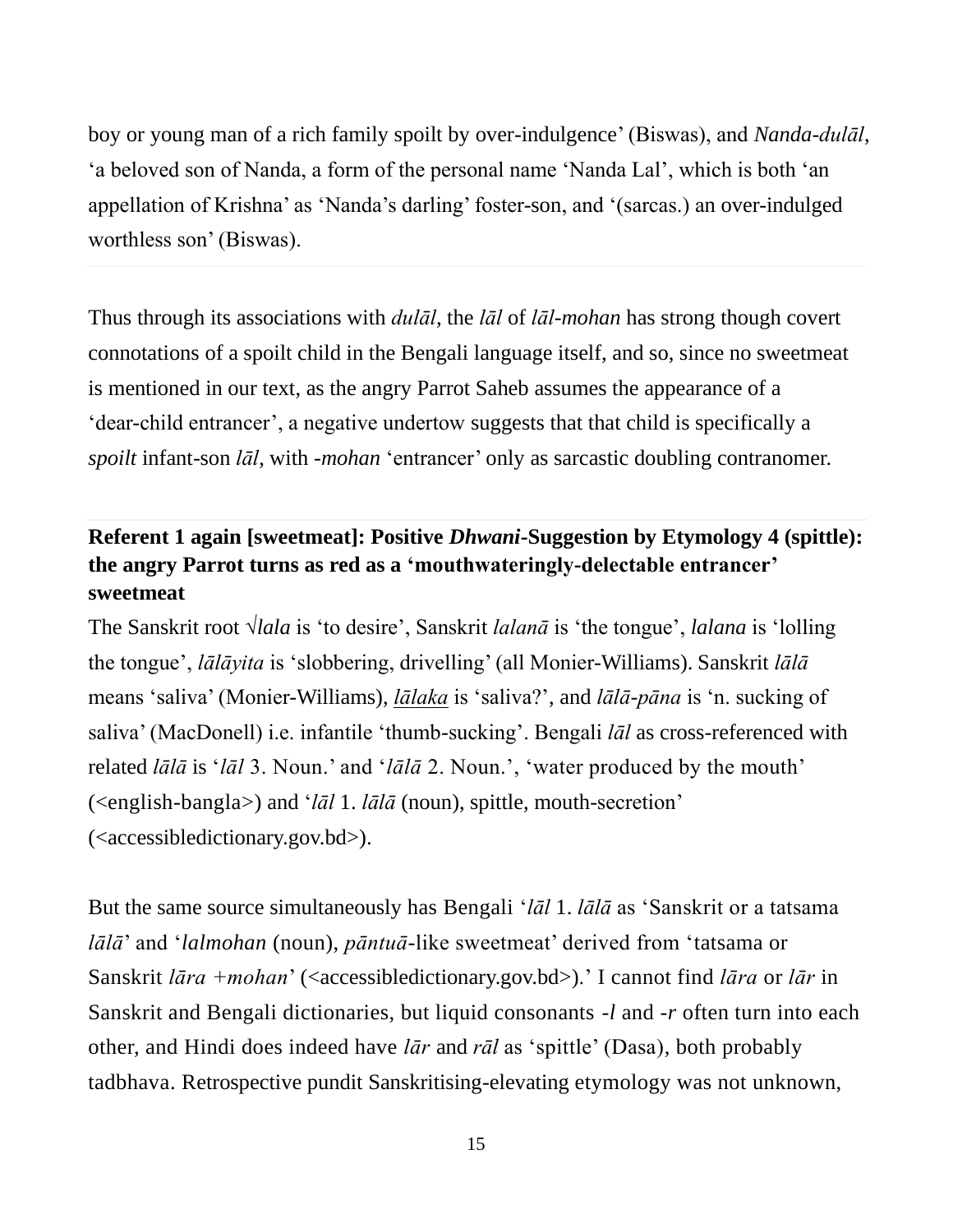but this doubtful (White) tadbhava/Hindi *lāra* derivation or influence in Bengali might be genuine.

Be the spittle from Sanskrit or Hindi, the Bengali lal-mohan sweetmeat is literally Sanskritic *lālavat*- or *lālāvat-* and *mohan*, a 'mouth-watering-entrancer', an item (probably not a human being) saliva-attracting, and thus salivator-entrancing. By this token the Parrot Saheb in anger is said with narratorial sarcasm to take on not the 'red' but the 'deliciously attractive' appearance of a 'mouthwatering-delectable entrancer sweetmeat'.

#### **Referent 2 again [person]: Negative** *Dhwani***-Suggestion by Etymology 4 (spittle): the angry Parrot as slavering infantile, idiot, monkeylike (?), babbling (?)**

Just as *lāl* as the positive 'dear son' carries negative connotations of 'spoilt child', *lāl* as 'spittle' has dual child-related associations of affection (mouthwatering delectability in accordance with attractive infant liquid, lisping sounds and 'spit-bubbles'?) and of contempt. The form of *lāl* as *lālu* is defined in one place as 'slavering idiot' (Ganguli), just as Hindi *lāl*, perhaps most often in the form of *lal-lu*, can mean both the affectionate 'sonny' *and* a 'booby' (<urdupoint>), thus with some influence from *ul-lu*, stupid 'owl'?, 'fool', <sup>10</sup> 'useless', 'coward'. Bengali *lālu* is 'one who dribbles', 'often given by parents as an affection-nickname to infants who dribble', its rustic form *nālu*, its contemptuous form *lelo*, its high language form '*lāl-bihāri*' (Das, on the compound personal name Lal Bihari/Lalbihari), though there is no particular reason to see *lālu* as exclusively an abbreviation of *this* name rather than an abbreviation of *any* personal name starting with Lal, including Lal Mohan/Lalmohan (see Referent 3 below).

<sup>10</sup> For what it is worth, Persian *lāl* separately seems also to mean 'inarticulate'. Along with *lāla*, would *lālana*/*lālanā*/*lālaka* as playfully caressing or as playing with words give Sanskrit *lālaka* as 'a king's jester', 'jesting or evasive reply', 'secret matter' and *lāla* (Monier-Williams) and *[lālam](https://sanskritdictionary.com/lālam/27114/4)* (Apte) as 'persuasion'?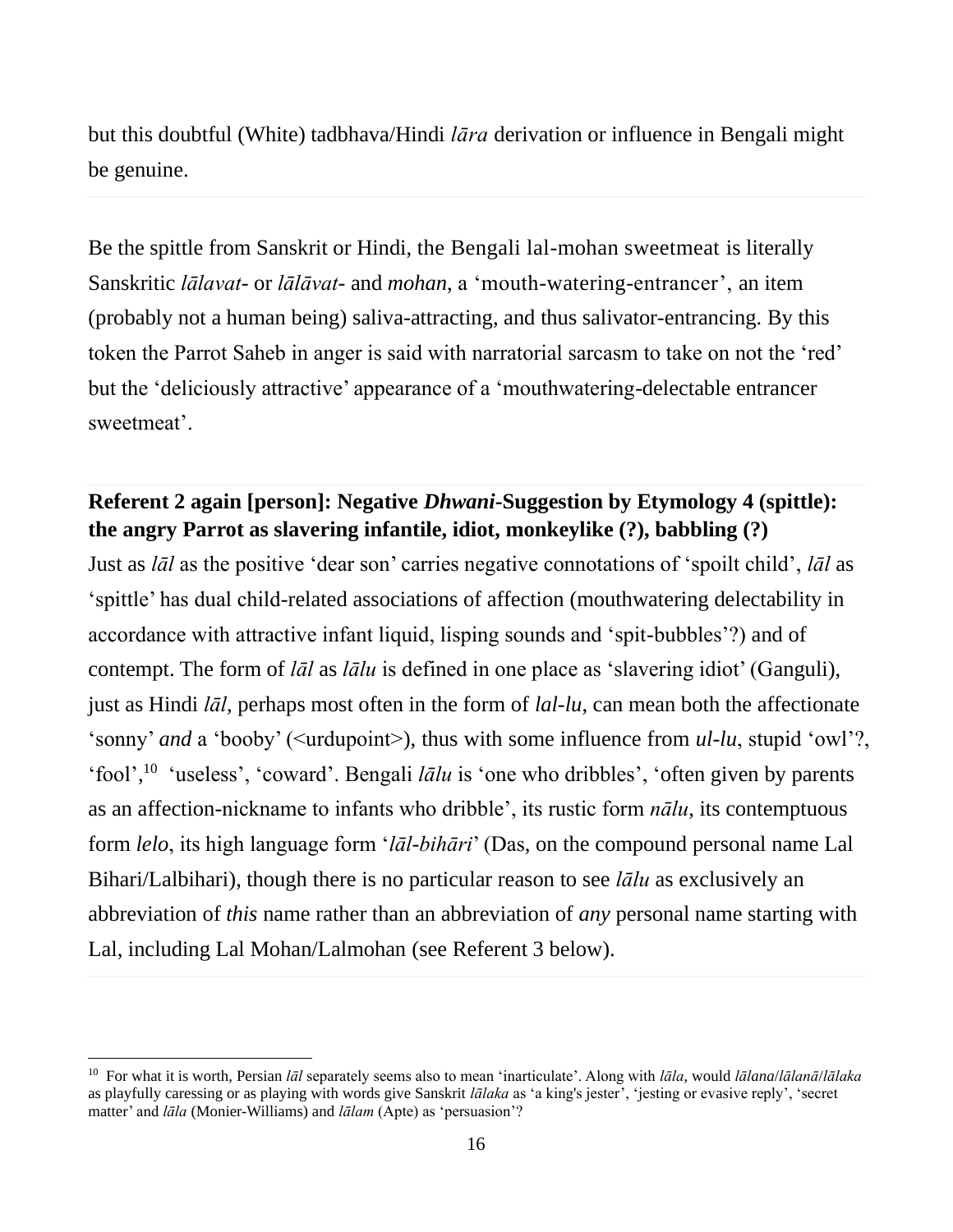The word *lāl* also appears as *lāl*, *markat*, monkey' ('*lāl* 2. (figuratively)' (<https://accessibledictionary.gov.bd>); *markat* as 'macaco' (i.e. 'macaque': <www.bangladict.com>); 'macaque' as '(abusively), overactive child' (Bidyanidhi). At least two species of macaque in India can have red/pinkish faces (the rhesus, the stump-tailed, and sometimes the bonnet macaque), so this figurative sense involving red-faced and childish monkey-likeness might apply in the *lālu* nickname as well. An infant (dribbling?) babbles away attractively in one of the four meanings of Sanskrit *lālaka*/*lālikā*, 'an infant's attempts at speaking' (Monier-Williams). That infant also babbles in Sanskrit *lalalla*, 'indistinct or lisping utterance' (Monier-Williams, Macdonell). Though these are not Bengali words, their traces might remain in Bengali 'dear infant son' *lāl*. Sanskrit *[lālāsrava/](https://sanskritdictionary.com/lālāsrava/196748/1)*Bengali *lālāsrab* have the same meaning as Bengali '*lāl gaṛāna* and *lāl paṛā*, specified as 'salivation in *infancy, old age, bodily weakness* and greed for food' (Bidyanidhi, italics mine), that is, an act of weak (infantile) loss of self-control. So, when the angry Parrot Saheb yells out in the next sentence (part of the *same* sentence in the original publication), he takes on the appearance of something that salivates in a weak loss of self-control, a slavering idiot, infantile, redfacedly simian, babbling, again with -*mohan* 'entrancer' only as sarcastic doubling contranomer.

### **Referent 3 [divinity]: Sarcastic Positive** *Dhwani***-Suggestion by Etymology 5 (Krishna): the angry Parrot turns as attractively black as the divine child/lover Krishna (in anger?) [cf. Referent 2]**

A 1922 note on a personal name reads 'Domingo Lalmon — Lalmohan is a favourite Bengal sweetmeat: but is also a common name [here, second personal name? surname?] amongst the lower classes in Eastern Bengal' (Stapleton 26). So while the name might *also* be relatively common among all classes as a personal name across the whole of Bengal, there is no question that compounds can turn -*mohan* into -*man* (-*mon* is the older phonetic transliteration from Bengali). Wherever in Bengal it occurs,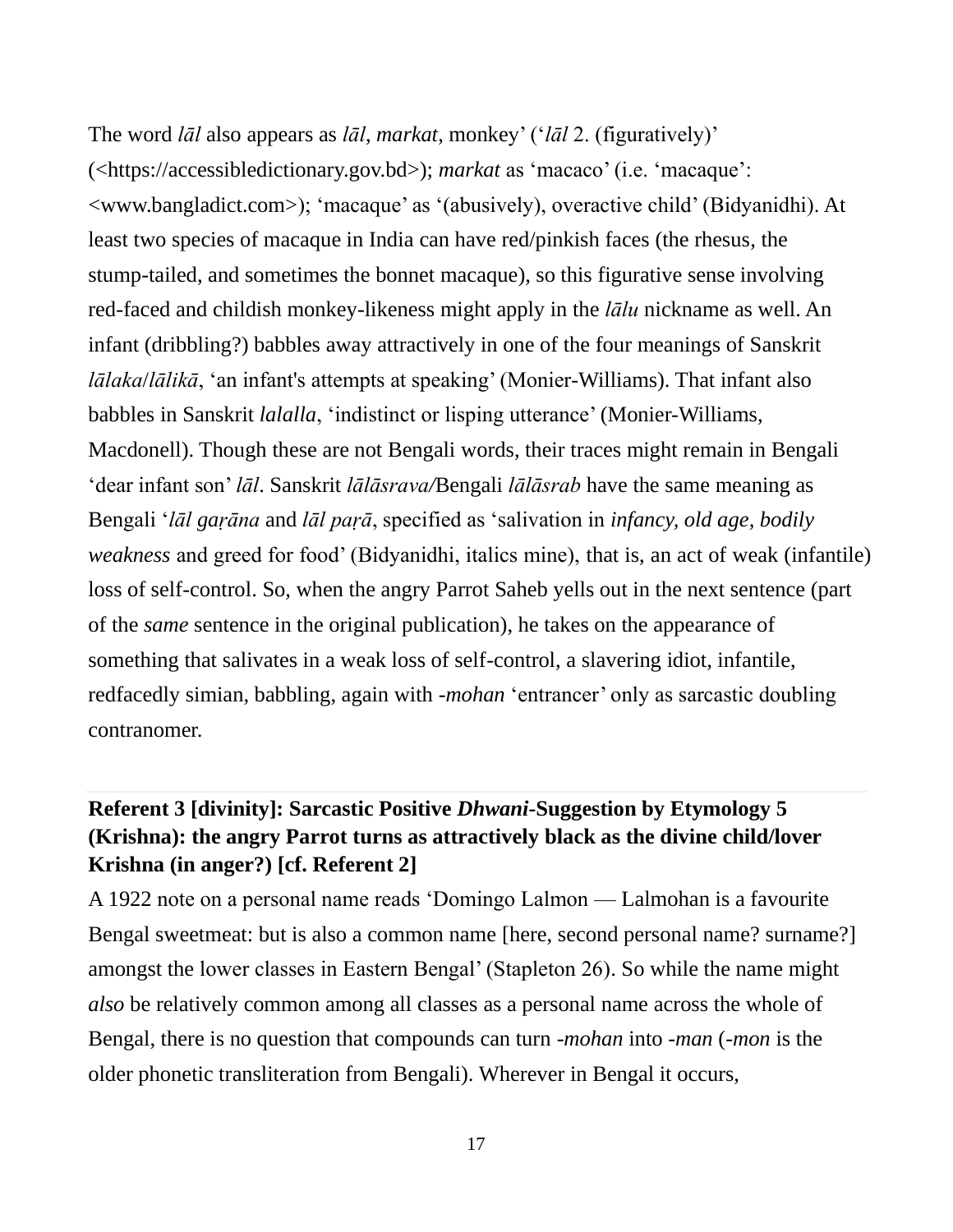Lalmohan/Lal Mohan *might* be linguistically Urdu/Hindi influenced, and redolent of North Indianness. The Hindi dictionary's first definition of 'Lāl-man' is 'SriKrishna', quoting a dialect couplet, and derives the word from *lāl* and *mani*, gem (Dasa). Popular sources on the world wide web define the name Lalmohan/Lal Mohan as 'Lord of [sic] Krishna', 'Indian, Bengali, Hindu' (e.g.

[<https://www.babynamesdirect.com/boy/lalmohan>](https://www.babynamesdirect.com/boy/lalmohan);

<http://tamilputhumai.com/babyname/Meaning-Of-Lalmohan.html>), but since not one of the Bengali dictionaries used has 'Lal Mohan' as 'Krishna', more substantiation of Bengali 'Lal Mohan' as 'Krishna' is required.

One source compiled by 'linguistic experts' notes among the meanings of 'Lal' as a name by itself, 'an epithet of the god Krishna', incarnation of Vishnu (Hanks) — that is, a descriptive term which characterises a person, can substitute for their name or title and thus works almost as a name**.** Krishna's mother addresses him with *lāl*/*lal-lā* 'dear' words in North India (see Qureshpor et al. for an example), but I cannot ascertain whether this word is common in Bengali Vaishnavite poetry. 'Lal' appears in compound names in Sanskrit (see *lāl* in Monier-Williams), in several North Indian modern languages, and in Bengal it appears in such compound personal names as 'Lal Mohan', 'Mohan Lal'.<sup>11</sup>

Modern compound personal names can tack together words of Sanskrit origin with others (e.g., the Middle Eastern languages). As the second component of a compound personal name, both *-lāl* and -*mohan* act semantically very much like one of many such suffixes to the first part of such a compound name (though the components are separated

 $11$  'Mohan Lal' is a Krishna-epithet, but also that of a distinct Shaivite deity (see https://hamariweb.com/names/hindu/hindi/boy/mohanlal-meaning\_30418, and <https://www.babynamemeaningz.com/Mohanlal-meaning-67548).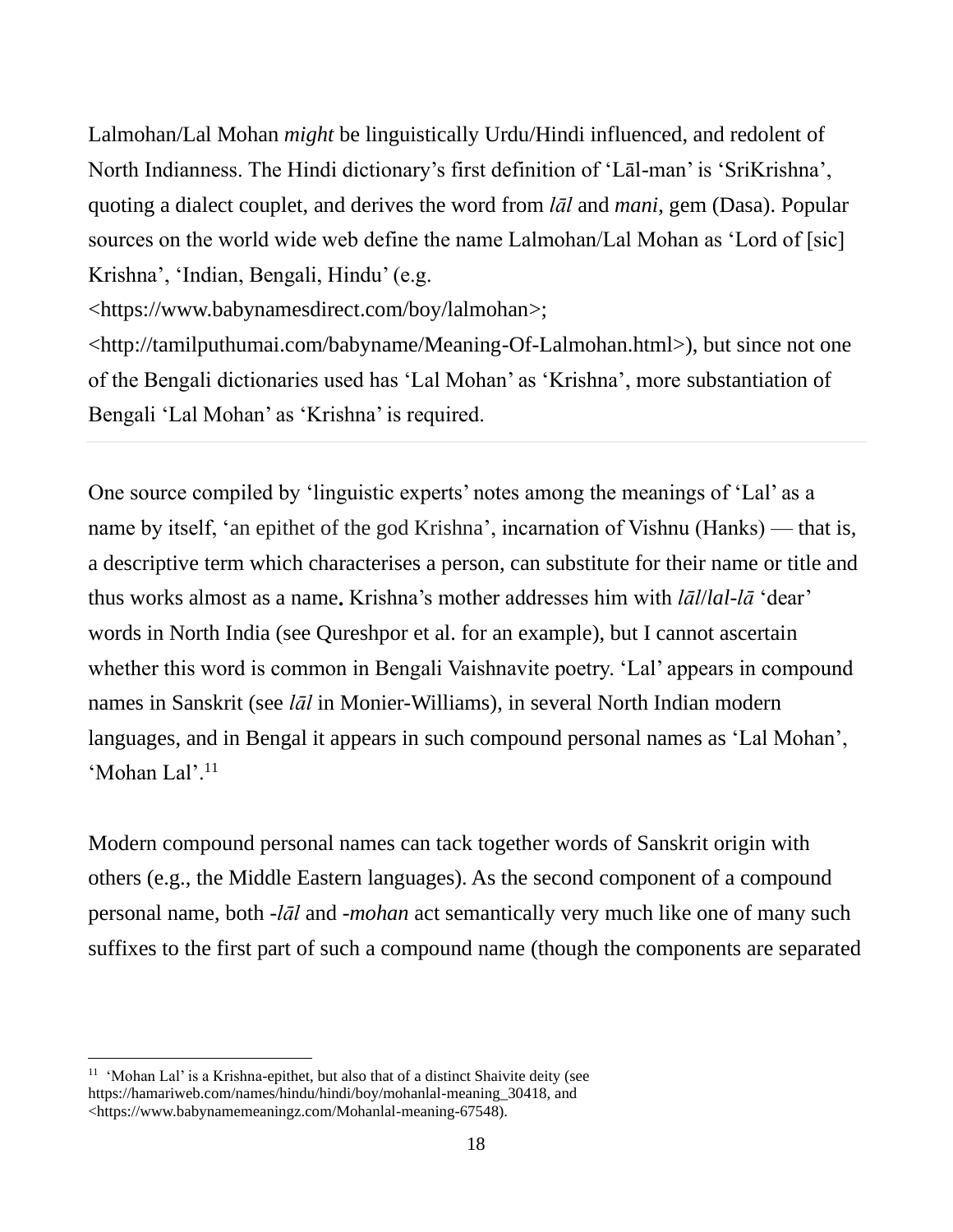in practice in *Roman* script), a compound name which has only a tenuous semantic relation between its components.<sup>12</sup>

In personal compound names it seems that 'Lal' *tends* to be redolent of Krishna, who may be both the divine infant beloved of all, and the handsome, entrancing divine lover. Such epithets as 'Pyaré Lal'

([<https://parenting.firstcry.com/articles/100-unique-baby-boy-names-inspired-by-lord-kr](https://parenting.firstcry.com/articles/100-unique-baby-boy-names-inspired-by-lord-krishna) [ishna>](https://parenting.firstcry.com/articles/100-unique-baby-boy-names-inspired-by-lord-krishna)), which only means 'Beloved Beloved', point to either aspect of Krishna. Some epithets unequivocally denote Krishna, such as 'Nanda Lal', 'Nanda's-Beloved (Foster-Son)', much like the sarcastic 'Nanda Dulal' above.<sup>13</sup> Among Krishna's compound names/epithets as divine lover, many which end in -*bihāri* evoke him as the Dallying One engaging in pleasurable acts as he sojourns and roves in various pleasure-grounds.<sup>14</sup> One of these Krishna-names is 'Lal Bihari', 'Beloved-Sojourner' (said to be the formal form of the spittle-related Bengali nicknames 'Lalu' etc. above, which means the same thing as 'Bihari Lal', 'Dallying Sojourner-and-Beloved').

Here -*mohan*, so far only *lāl*'s 'companionate mirror-word' (of which no *dhwani*, be it female supernatural being, charm, weapon, place-name, plant, attractive thing, or 'surname' seems relevant in context) assumes greater significance. Many compounds ending in -*mohan* mean 'entrancer of' the person or thing denoted in the first part of the compound. Since 'Mohan' appears to be an epithet/name of both Vishnu and Shiva, only *some* of these compounds are unequivocally Krishna's epithets: e.g. 'Gopi/Gopika

<sup>12</sup> E.g. -*kumar*, 'youth', *-pati*, 'lord (of), *-charan*, '(at the) foot (of)', etc. etc.

<sup>13</sup> E.g. 'Kanai Lal', 'Krishna-the-Beloved'; 'Braja Lal', '(of the place) Braja-Beloved'; naming his mother, 'Devaki Lal', 'Devaki's-Beloved (Son)'; lluding to Krishna's exploits 'Giridhar Lal', 'Mountain-Bearing Beloved' (Bidyanidhi, with a quotation from Bengali Vaishnavite poetry).

<sup>&</sup>lt;sup>14</sup> Place-related are 'Goshta Bihari', 'Pasture-Sojourning/Roving-Dallying-One'; 'Bana Bihari', 'Bipin Bihari', both 'Forest/Grove- Sojourning/Roving-Dallying-One'; 'Braja Bihari' '[In]Braja- Sojourning/Roving-Dallying-One', 'Golok Bihari' ('Vaishnavite)Heaven-Sojourner', Vishnu). Act-related is 'Rash Bihari' '(at the)Rash(festival)- Dallying-One'. Appearance-related is 'Bankim Bihari', 'Oblique-Glanced [Flirtatious]-Dallying-One' or 'Curved-Postured-Dallying- One'.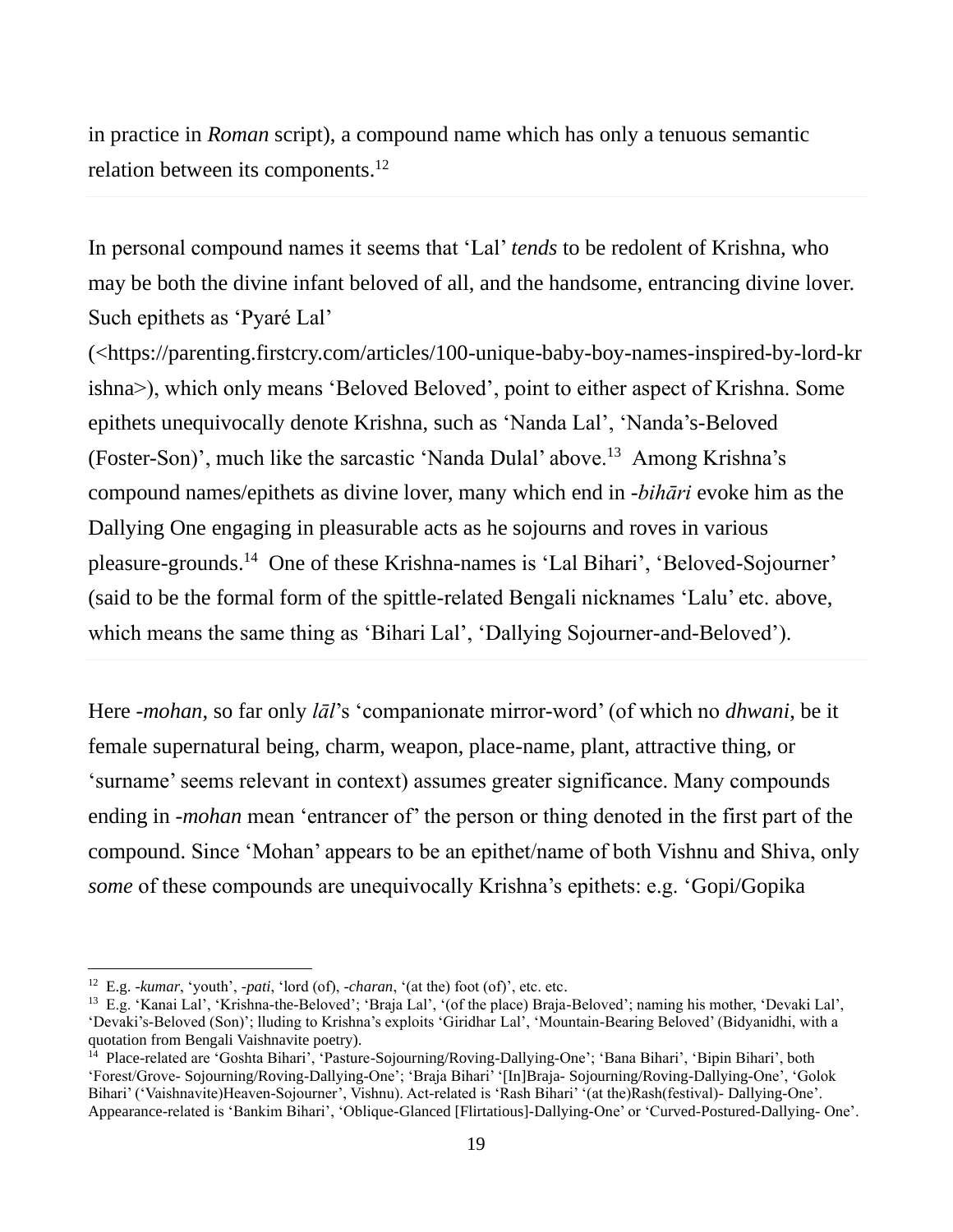Mohan', 'Milkmaids' Entrancer', <sup>15</sup> 'Manmohan', 'Mind-Entrancer' (the name of the poet brother of barrister-politician Lalmohan Ghosh, where both names are Krishna-epithets, since Bengali siblings' names are often similarly patterned). In other such compounds the first element of the compound modifies the second. Two such unequivocally child-related Krishna-epithets are 'Bala Mohan', 'Child who Entrances' (Iyengar) and 'Kishori Mohan', 'Juvenile/Rosebud Entrancing One' (no source). 'Krishna Mohan' means 'Krishna-the-Entrancing One', but even in other cases which evoke Krishna less immediately, like 'Pyaré Mohan', 'Beloved and Entrancing One'  $(\le$ aumamen.com>),<sup>16</sup> the 'Mohan' almost becomes synonymous with 'Krishna'. Despite all this, of course, all names which include 'Lal', 'Bihari' and 'Mohan' do *not* necessarily point to Krishna.<sup>17</sup>

Nevertheless, given the Krishna-redolences of both 'Lal' and 'Mohan', it can fairly be concluded that such is the case with the more general-sounding 'Lal Mohan', 'Beloved and Entrancing [One]'. Thus narratorial sarcasm/irony has the angry Parrot Saheb look like the Beloved-Entrancing Divine Child or Lover. But *this* angry Beloved-Entrancing Divine Child or Lover is possibly not red- but as *black*-faced as Krishna. For 'Krishna' means 'dark-coloured'. And this deity's euphemistic epithets/names are 'Shyam' (*'Dark'*)*, 'Ghanashyam'* (*'Cloud-Dark'*)*, and ones which use the direct word for 'black', kālā*/*kālo*, include 'Kalo-manik' ('Black Jewel'), 'Kala Chand' ('Black Moon'). 'Kelé Sona' ('Black Gold'), and 'Chikan Kala' ('Glowing Black [one]' (all Biswas). Though it does not appear in lists of Bengali idioms and is not usual, a face in Bengali can indeed

<sup>&</sup>lt;sup>15</sup> E.g. 'Vraja/Braja/Brij Mohan', 'Of the region of Braja, the Entrancer'; 'Madan Mohan', 'Cupid's own Entrancer', and formed a little differently, 'Murali Mohan', 'Flute<sup>[</sup>-bearing] Entrancer'.

<sup>16</sup> E.g. 'Madhura Mohan', 'Pleasant Entrancer', 'Ananda Mohan', 'Joyful, Entrancing [One]' or 'Joy-and-Attraction'. <sup>17</sup> 'Lal Chand', 'Dear Moon' and *perhaps* 'Pulin Bihari' 'Sandbank- Sojourning/Roving-Dallying-One do not unequivocally point to Krishna. Other compound proper names with -*mohan* as the second component denote another entrancing figure, hence: Ram Mohan', 'Ram-the-Entrancer'), and even 'Phani Mohan', 'Cobra[-who]-Entrances'. Many 'World/Worlds' -Entrancer' compound names/epithets evoke the Divine: Avani/Abani-Mohan, Jag-Mohan, Jagan-Mohan, Viswa/Bishwa Mohan, Bhuvan/Bhuban Mohan, Trailokya Mohan, but not all immediately evoke Krishna. Thus *jagan-mohan* and *viswa/bishwa-mohan* also mean 'one who/that which *perplexes* all beings'; *jag-mohan* can also denote an alcoholic drink.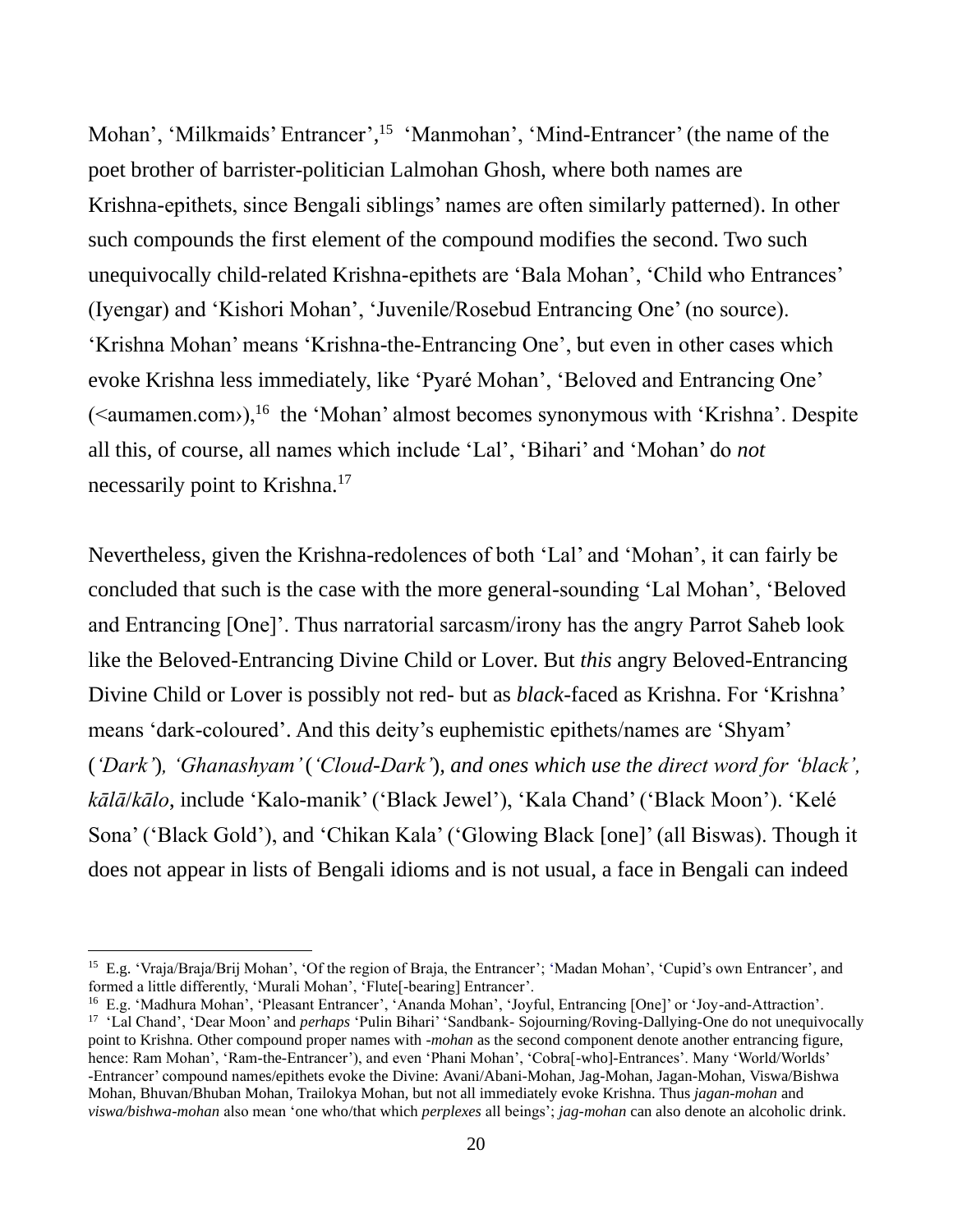blacken or darken with anger as it can in English. <sup>18</sup> With this meaning, childish or lover-like *dark* anger sarcastically contrasts the Parrot's unattractive state and the dark divinity as ever-attractive.

# **Referent 4 [***another* **parrot]: Positive** *Dhwani***-Suggestion by Etymology 6 (red/dear-entrancing bird): the angry green Parrot turns as red as a red parrot** The Parrot Saheb is a *tiyé*, an ordinary common green parrot, formally *tiyā* (derived from or cognate with Hindi *tuniyā*: Bandyopadhyay 1; named after the bird's call). The *tiyé* is identified as the talking 'Psittacus Alexandri' (Carey, now *Psittacula*

*alexandri*), red-breasted parakeet. *Lāl-mohan* is a word for a 'particular kind of red bird' as well as 'a sweetmeat' (<english-bangla**>**),and so it makes perfect generic sense if the green Parrot Sahib's anger transforms his appearance into that of a red bird, another sort of parrot, and even more sense in context if this other sort of parrot is a 'naturalised alien' one.

*Psittacula alexandri*, Red-breasted green parakeet, is one of the real-life contenders for the position of the bird more formally called *hīrā-mohan*, a 'kind of paroquet or parrot' (Ganguli), and less formally called *hīrā/hīré*/*hiré*- *mān*/*man* (with varying long and short i and a) ( $\leq$  accessibledictionary.gov bd $\geq$ ). This parrot is renowned in Indian history, historical legend, high literature and folktale. Since *Bhondaṛ Bahadur* is a modern fantasy fiction with much self-conscious reference to folk materials, it makes even more sense if we accept the green *Tiyé Saheb* as a modern green *Hīrā*-*mohan*/*Hīrā-man Saheb* who is angrily 'not himself' as he reddens into a correspondingly named and quite as beautiful red *Lāl-mohan* parrot. The latter, however, seems much less literarily-inflected, although there are such stray items as 'The Story of a Lalman', a Bengali folktale (Jnanendra Shashi Gupta, *[Upakathā](https://discover.libraryhub.jisc.ac.uk/search?q=author%3A%20Gupta%2C%20Jnanendra%20Sasi.&rn=1)*, 1913). *Bhondaṛ Bahadur* only uses the word *tiyé*, but it does mention the Parrot

<sup>18</sup> E.g. in the modern song '*Rage mukh kalo keno, sundori konya?*' 'Why is your face black with rage, beautiful maiden?' [<https://www.youtube.com/watch?v=8F\\_y76fvTbM&ab\\_channel=SonaliRupali>](https://www.youtube.com/watch?v=8F_y76fvTbM&ab_channel=SonaliRupali).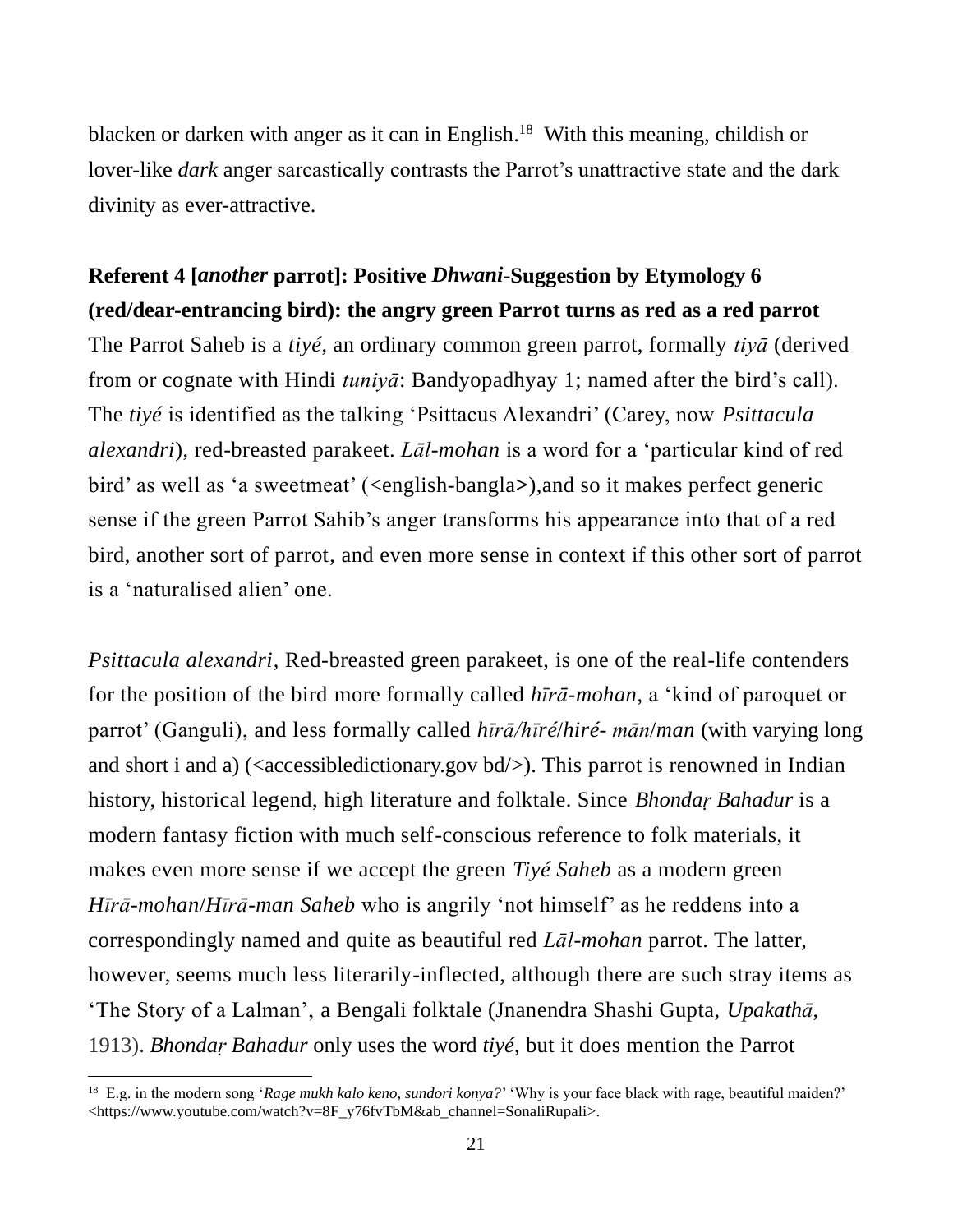Saheb's return to a calm greenness, so the possibility of a covert connection of the his metaphorical metamorphoss from green to red parrot still holds. Alas, identifying *tiyé*, *hīrā-mohan /hīrā-man* and *lāl-mohan*/*lāl-man* to translate them predictably takes us into a maze of Sanskrit, modern Indian vernacular and scientific names, etymologies and species.

The green *hīrā-man*, *Psittacula alexandri*, is found in Indic history as one of the three similar North Indian talking ring-necked parrot species which Alexander the Great took back to Greece.<sup>19</sup> In literature, the *hīrā-man* appears in such North Indian higher literary genres as the Sufi *premakhyan* love-allegory (14<sup>th</sup> cent. ff.), the semi-historical ornate, polished *kāvya-s Prithviraj Raso* (c. 16<sup>th</sup> cent ff.) and *Padmavati* (1540: see Dasa; here as *hīrā-mani*, also as such in Alaol's 1648 Bengali translation/adaptation), and in generically lower North Indian (folk) 'tales' (Dasa). In Bengali, the word *hīrā-man* is specified as 'n. (folk-tales). …a traditional name of a talking popinjay' (Biswas). The parrot 'Rájá, who was called Híráman parrot' appears in 'How the Rájá's Son won the Princess Labám' in Maive Stokes's *Indian Fairy Tales* (1879, 1880), said (perhaps incorrectly) to be the second such Indic collection, 'The Story of a Hiraman' (1878) appears in Lal Behari Day's *Folk-Tales of Bengal* (1883), the earliest major Bengal one, and a child talks of a pet caged singing bird 'named Hīrā-man' in couplet No. 47 of Abdul Karim's '*Chattagrāmi Chhele-Bhulāna Chharā [I]*' ('Chittagong's Child-Distracting Rhymes [1]') in *Sahitya-Parishat-Patrika* (*Literary Academy Journal*), 9:2, 1309 B.S. (1909, at <https://ia601604.us.archive.org/12/items/in.ernet.dli.2015.339238/2015.339238.130 9-\_text.pdf>). Folk etymology might have turned the *-man* ending into *-mohan* rather

than vice versa.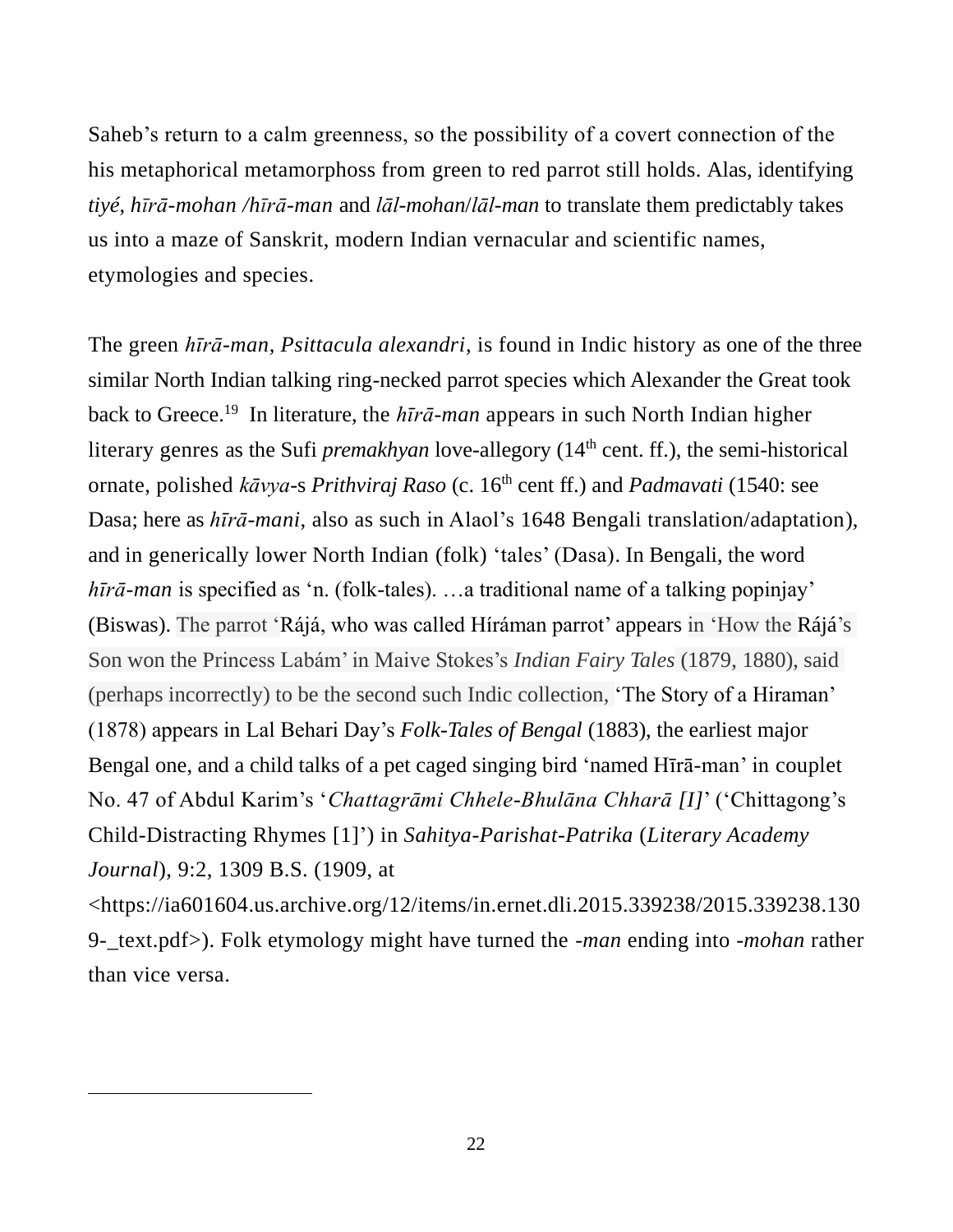'The -*man* ending is likely to be a Sanskrit 'strengthened middle participial ending', 'one who is characterised as/by x', which can 'act as an adjective' (White). The *hīrā* probably derives from vowel transposition and modification of Sanskrit '*harit*, green' (Carey, unabridged ed. , cited Day 1878, 295; [1883] 1889, 209; etymology not in abridged ed.; also 'emerald', 'frog' etc.: Monier-Williams) — and from *hari* (Bidyanidhi), 'green, greenish' (and 'parrot','frog' etc.: Monier-Williams, Apte). The Vedic colour palette was limited, and Sanskrit *harit/harita* is 'greenish' and *also* 'ochre' and 'tawny' (Monier-Williams) So in *literature*, the *hīrā-man* figures as an 'imaginary' and sometimes (usually?) 'golden' sentient talking bird.<sup>20</sup> Sanskrit *hīraka*, Hindi and Bengali *hīrā*, also means 'diamond', which fits another suggested derivation for -*mohan*/-*man* in context as 'jewel'.<sup>21</sup>

Through the nineteenth century, the real-life green *hīrā-man*/*hīrā-mohan* and the red *lāl-man/lāl-mohan* were identified as separate *non*-Indian species, but ones found in India with Indian names, since for centuries, parrots were highly valued, carried on trade routes,<sup>22</sup> and brought from overseas by the EIC and other sea captains as presents to curry favour. First in 1825 comes the *hīrāman* as a 'beautiful species of parrot, a native of the Molucca islands, (Psittacus sinensis)' (Carey, no *lāl-man*). Then, in c. 1858 come '908. Hira-Mohan ('Prized favourite'), Hind. …' 'Genus Mascarinus', referring to two specimens from the Moluccas, and '907. Lal-Mohan (i.e. 'Red favourite'), Hind. …', 'Genus Eclectus' referring to a drawing from the Moluccas (Horsfield; both genera in subfamily 'Loriina'). *Psittacus sinensis* and *Eclectus pectoralis* are earlier species names for *Eclectus roratus*, the Grand Eclectus Parrot of the Moluccas. The red and green Eclectus are *now* known to be the female and male of the same genus, species and subspecies *Eclectus roratus roratus*. Finally, this mistake is corrected in 1913,

<sup>20</sup> One suggested — probably fanciful/incorrect — derivation of *hīrā-man* is from *hiranmay*, golden (Dasa); another is from *madan*, Kamadeva, god of love (Bidyanidhi).

<sup>21</sup> This is -*mohan*/-*man* from *mani*, jewel, also probably fanciful: for *hīrā-man* (Day, 1878, 295; [1883], 1889, 209, citing **'**Carey's *Dictionary*', unabridged) and for both birds (Dasa).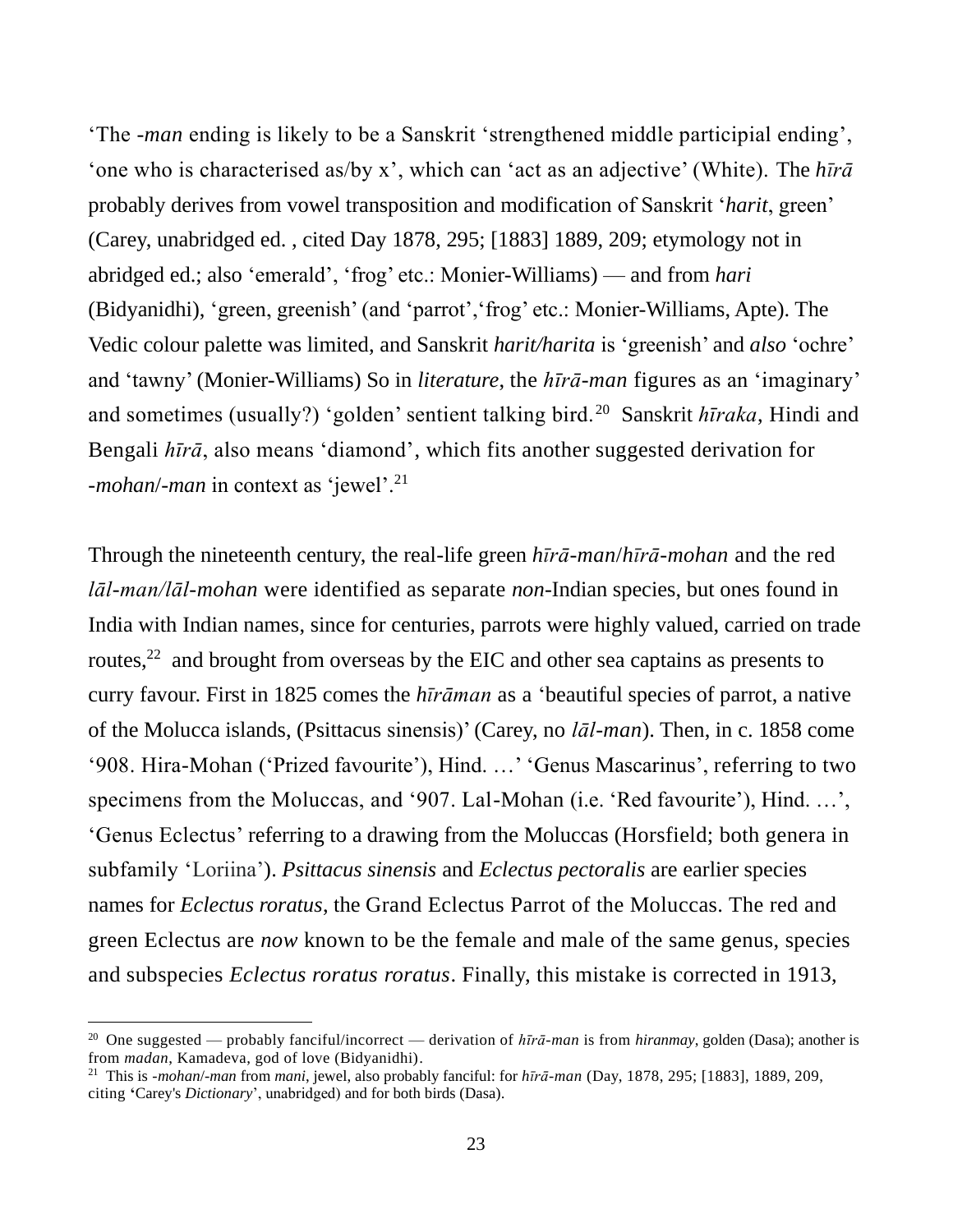when the male and female Eclectus appear together and *hīrā-man* is 'A particular foreign parrot species (*eclectus pectoralis* [now *Eclectus roratus*]). The male green, red marks on the sides, tail small. Female red' (Bidyanidhi).

But yet another foreign contender for the *lāl-man* emerges, also made known by trade in India. In Hindi the *lāl-man* is said to be a 'parrot whose whole body is red, wings green, beak pink, and rump black' (Dasa; directly translated at <https://educalingo.com/en/dic-hi/lalamana>). This seems to accord most closely with the three species of Australasian King Parrot (although their rumps are blue and beaks orange). The Eclectus Parrot above and the King Parrot here are totally different non-Indian species whose ranges do not seem to overlap.

But again, the *lāl-mohan* could also be one of the two or more *native* Indian parrot species whose males have a red/reddish *head*/*face*. The less likely contender, from Eastern [Bangladesh,](https://en.wikipedia.org/wiki/Bangladesh) Northeast India and further eastwards, is the smaller male pink-faced Blossom-headed Parakeet (*Psittacula roseata*). Its territorial range does not overlap with that of the more likely species contender for the Indian *lāl-mohan*, the related larger male yellow-beaked Plum-headed Parrot/Parrakeet (*Psittacula cyanocephala*). This speciesranges from northeastern Pakistan to Bangladesh and southwards to Sri Lanka, and its purple-red head/face could be imaginatively regarded as a manifestation of anger. A you-tube clip specifically calls a yellow-beaked Plum-head Parrot 'My new lalmohan tota'. But a comment on the clip acknowledges this bird as a Plum-head Parrot, but says a *lāl-mohan* parrot does *not* have a yellow beak and is larger $>^{23}$  So some Indians might instead call a third similar red/pink-faced parrot species/subspecies *lāl-mohan*.

<sup>&</sup>lt;sup>23</sup> See [<https://www.youtube.com/watch?v=54Hnt5oSQgU?](https://www.youtube.com/watch?v=54Hnt5oSQgU)>.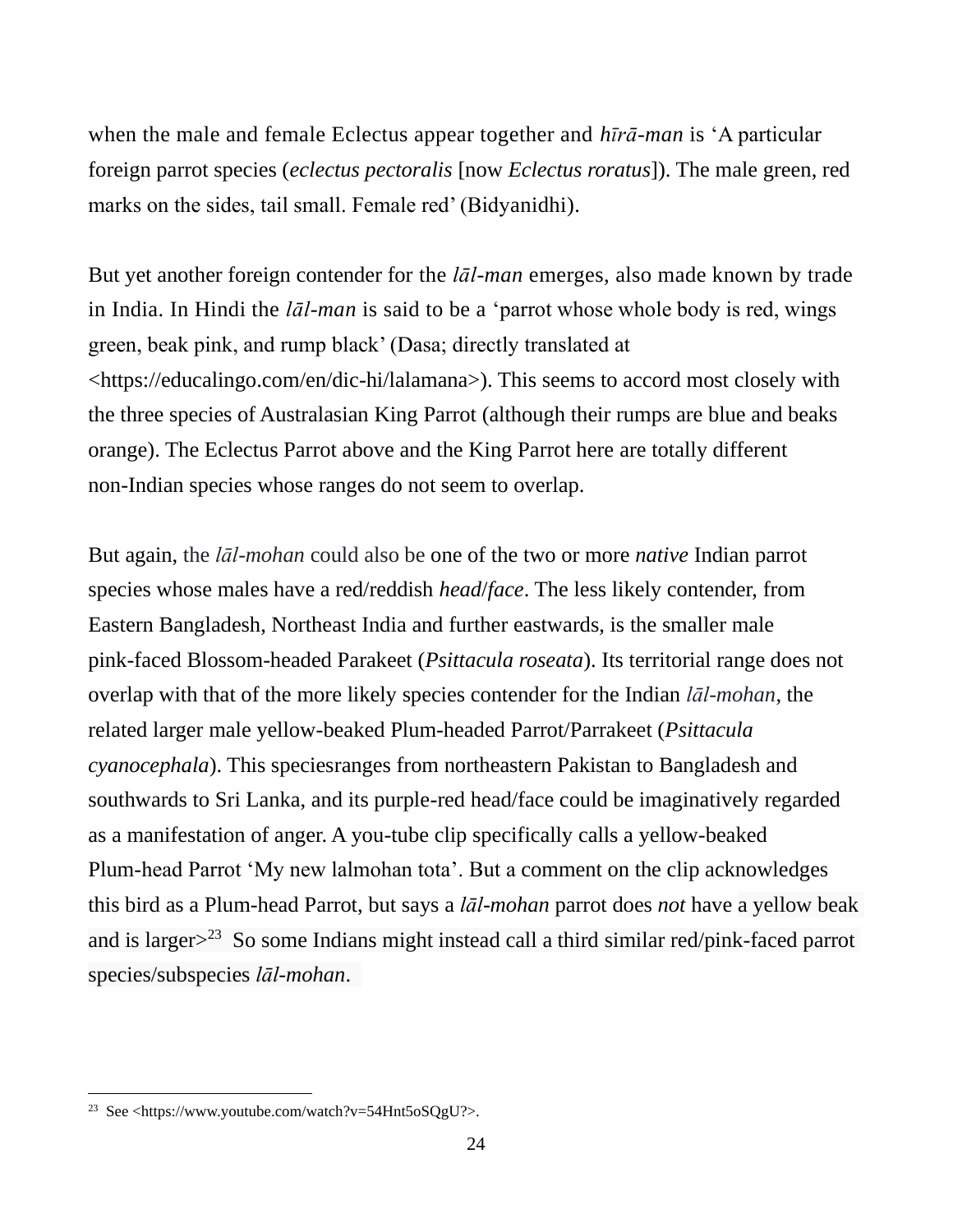Finally — phew! — *lāl-mohan*/-*mān*/-*man*, might denote the tiny sparrow-sized weaverbird often kept as a pet, the similar-sounding *lāl-muniyā* (Indian 'red munia', 'strawberry finch', and 'red avadavat'), Given the related Hindi *tuniyā* and Bengali *tiyé*, in the Hindi *and* Bengali *lāl-muniyā*, -*mun* might be a semi-homonym for -*man* and -*iyā* is simply a (Hindi) diminutive ending. This *lāl-muniyā* is from an entirely different family, the Estrildidae, genus *Amandava*, species *Amandava amandava*. The male always has a red rump and seasonally red bill and upper body. A 'weaverbird/finch' *lāl-mohan* as *lāl-muniyā* cannot be rejected too hastily, for it fits the Parrot Sahib *shrinking* into a figurative littleness.

If one rejects the easy escape route of transliteration-sans-translation, how would one translate the green Tiyé Saheb as unmentioned *hīrā-mohan* parrot turning as angrily red as a *lāl-mohan* parrot or weaverbird? Since *-mohan*, 'favourite' (Horsfield), is in *lāl-mohan*, 'entrancer' would remain. Given *hīrā* can mean 'diamond', if the Parrot Saheb is a bright green sharp-beaked/tongued? *diamond* parrot, should the *lāl-mohan* into which he specifically changes be 'red parrot' or 'ruby parrot' to emphasise diamond-to-ruby-and-back-again gemhood? At any rate, any naturalised alien *hīrā*-*man* parrot accords with the Parrot Saheb's own outsiderhood. And to this outsiderhood we now turn, with another *dhwani* of *lāl*.

## **No firm referent, but Negative** *Dhwani***-Suggestion of Lal or Lala: the Angrily Red-Repulsive Parrot in Authority as powerful/rich arrogant Ethnic-Outsider [person]?**

Quite separately from this passage, the 'Lal' in the name 'Lalmohan/Lal Mohan' might have a covert *dhwani*-bearing on the Parrot Sabeb's nature and his community, and work with — rather than underpin — a sense of the Parrot Saheb as non-mainstream Outsider. Many (non-Muslim) Bengalis, from East or West Bengal, bear the personal names 'Lal Mohan/Lalmohan' and 'Mohan Lal/Mohanlal', both indicating 'Beloved-and-Entrancing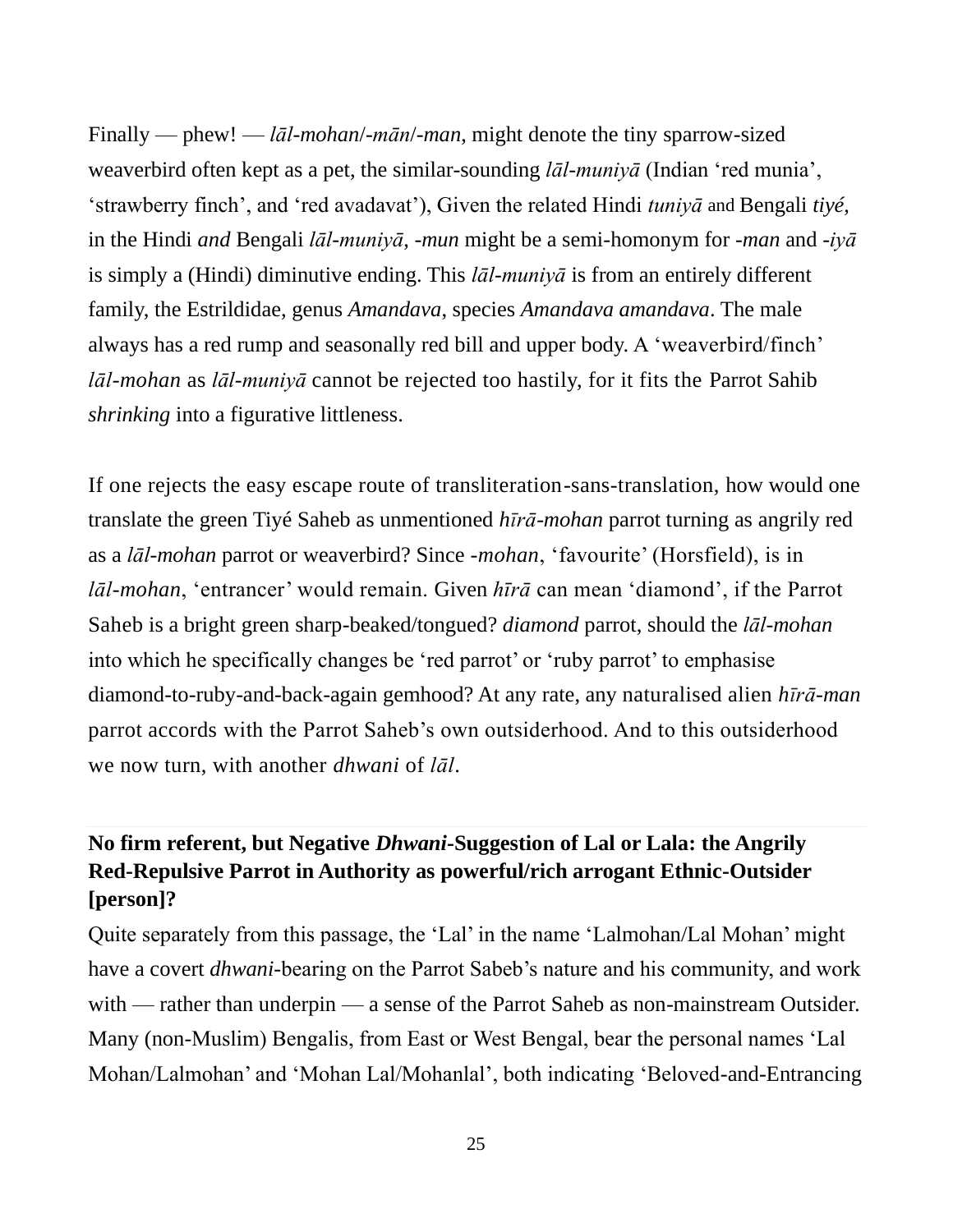(child?) Krishna'. ('Lalmohan' is also the name of a place in Bangladesh famous for sweetmeats.) *Lāl* 'when joined with a name: [means] dear, beautiful' (<english-bangla**>)**, or 'beautiful and 'dear' as 'part of Bengali names' (Bidyanidhi, *lāl*  2; see also Bandopadhyay, suffix examples only in both). We also find; *lāl* 1 as 'ruby', 'dear' and 'spittle' in a list of 12 compound personal names, of which only two have *lāl* as the first component ('Lal Mohan' and 'Lal Chand', 'Dear/Red Moon').; four are names of Krishna-epithets, one is a Ram-epithet, and the rest are gem-compounds (Bandopadhyay). 'Lal' is used by both Hindus and Muslims in the North (see ['Qureshpor'](https://forum.wordreference.com/members/qureshpor.491618/) et al.), and in Bengal it can similarly take 'Hindu' or 'Muslim' suffixes as required (as can the related personal name 'Lālan 2. A particular given name …' as 'dear': <accessibledictionary.gov.bd>).

Modern Indic 'surnames' may derive from the second component of a compound personal name which becomes independent, from a caste or occupation denotation, from a patronymic, from 'O'a-place'. etc. 'Lal' is also found as caste/occupation 'surname', usually North Indian. As a caste 'surname' *lāla* denotes members of a caste which is the result of three generations of mixture (see Monier-Williams) involving the rich Vaishya merchant caste in the first generation on both paternal and maternal sides. A similar caste-'surname' is Lala, found in two North Indian castes, the Kayastha scribe caste ('from Bihar': Bidyanidhi, lāl 2) and the Baniya/Vaishya trader caste. The Persian and then Turkish occupation-title/name Lala, tutor-adviser to a prince-in-training as provincial governor, and later his pupil's vizier, might overlap with the Kayastha learned/administrative caste occupation. The Bengali term *lālā-ji* means 'dear sir' (Bidyanidhi, *lāl* 2), there are many pan-Indian jokes about the grasping miserliness of the/a 'Lala-ji', 'Lala the honourable' (where the honorific *-ji* of uncertain etymology is also Urdu/Hindi). The Bengali 'to become *lāl*' (Biswas) literally 'to flush/blush' is metaphorically 'to become rich', probably from the wealth of a Lala. Bengali *lālā* is 'a particular Hindu surname' and means 'well-born or rich person' (<english-bangla>),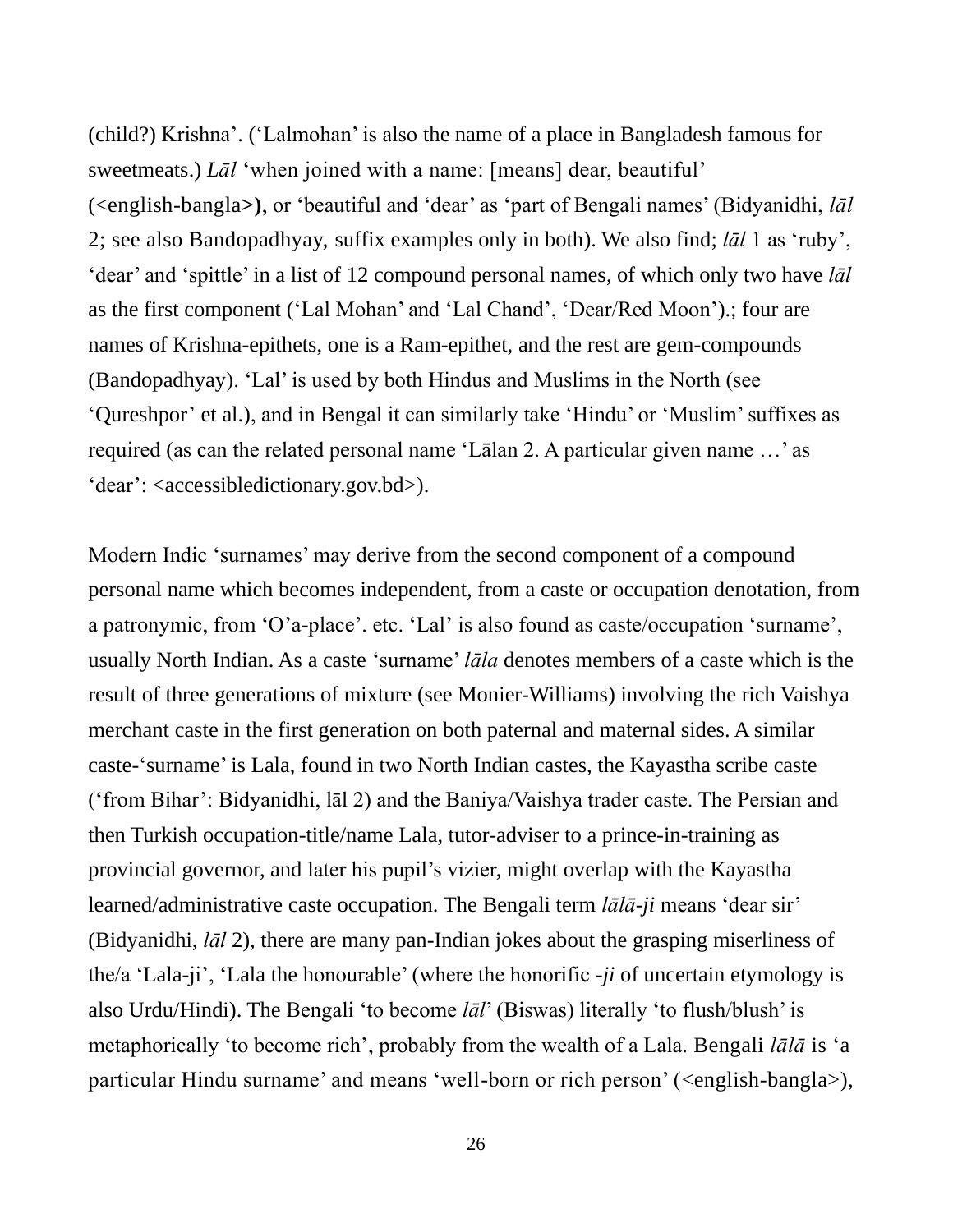and the family names of both Lals and Lalas might be redolent of their power and riches.

Given the above, despite Lalmohan/Lal Mohan as a mainstream Bengali personal name, I would suggest (sans validating citation) that the North Indian Hindi/Urdu redolences of 'ruby','dear', 'spittle', and (child?), Krishna's epithet Lal-mohan, Lal as part of a personal name and as caste/occupation 'surname' all take us in the direction of non-(mainstream) Bengali Authoritarian Outsiderhood.<sup>24</sup> (The *mohan* in context would be clearly sarcastic, 'attractive' meaning 'unattractive'.) By the stereotypes of mainstream culture all of this accords perfectly with the unnamed Parrot-Saheb as angry, bullying, arrogant, gun-toting, with colonial jack-in-office 'little Hitler' pretensions to power in government service — which wither when Bhondaṛ as real Bengali royalty puts him in his place. The Parrot Saheb is also specifically *not* mainstream Bengali *Hindu*, since he says that cremation is not the custom of 'their religion'.

Jut as we are not told the personal name of the I-narrator, ansd only the spccies-names for Bhondaṛ and his wife (on the lines of Märchen narrative convention), w only know the Parrot Saheb's species and his occupation, not his name, which would have cleared up his community. The choices for the Parrot's community appear to be 'foreign/Westernised' (a) North Indian Muslim (b) Bengali Muslim (c) Anglo-Indian (Eurasian) or (d) Bengali Christian. *Stereotypically*, all speak non-standard Bengali, and the last three are sometimes regarded as 'internal aliens'. With which does the social dhwani of *lāl* best fit? Since the (specious?) social *dhwani*-suggestions of *lāl* take us from simple translation (too far?) into interpretation, my translation did not include then, but they are relevant here.

<sup>24</sup> Compound personal names with *lāl*, 'ruby' and 'dear', can be ambiguous. Is 'Moti Lal' 'Pearl Ruby' or 'Pearl-Beloved', 'Hira Lal' 'Diamond Ruby', or 'Diamond-Beloved'? In the folktale brothers' names 'Lal Kamal' and 'Nil Kamal', the *second* element, 'lotus' is probably headword, so 'Red Lotus' and 'Blue Lotus' rather than 'Ruby Lotus' and 'Blue-sapphire[beryl, lapis] Lotus'? I would suggest a North Indian redolence even with the names of the grandsons of the author of *BB*, Mohanlal and Shobhanlal Gangopadhyay, where 'Shobhanlal' does not seem to be listed as Krishna-epithet,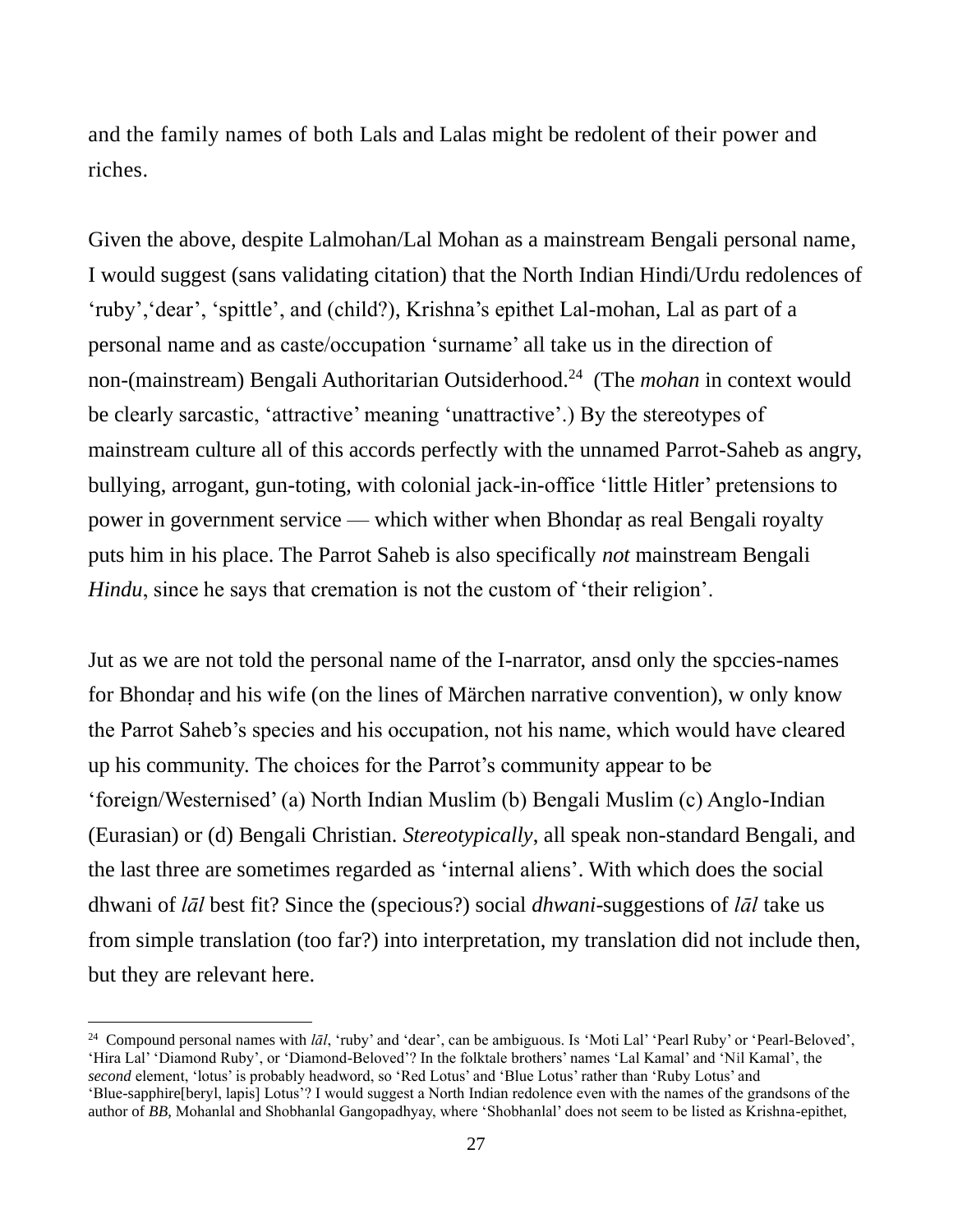To the 'foreign/Westernised'. A colloquial Bengali word for 'Englishman' was *lāl*, 'red [complexioned?] one' ['*lāl* 2. (figuratively)': <accessibledictionary.gov.bd>]. When the Parrot Saheb in anger 'assumes the appearance of *lāl-mohan*', he '*becomes lāl*' in redness and is *already* '*lāl*' in culturally non-mainstream Otherness, with both the power of a Lal in administration and that of a 'Saheb', from the Arabic via Urdu/Hindi, 'master' or 'white foreigner'. The Bengali phrase '*lāl saheb*', 'from the Turkish', means 'dear gentleman' (dear sir?) (Bidyanidhi, *lāl* 2). Like -*ji*, -*saheb* in Bengali unmistakably carries a sense of other than the mainstream Bengali Hindu. 'Saheb' can be used for any foreigner, anyone in authority, and for whites, Westernised Indians, Anglo-Indians (Eurasians) and Indian Christians. In *Bhondaṛ Bahadur* it is used for Chinese workmen, a (North Indian?) commander-in-chief, and the Parrot Saheb.

But the Parrot Saheb's fluency in Bengali means he is not English (unless the Chinese workmen's Hindi is rendered in Hindi, and the Parrot's Saheb's language is translated into Bengali). So to the Muslim: North Indian or Bengali. The Parrot Saheb uses an Urdu-derived — thus 'Muslim'/North Indian/'Muslim Bengali' — word for 'again'; he salaams in Muslim deference; and if he is green, that is a 'Muslim' colour. As to Indian Christiansm the Parrot Saheb is a stationmaster, and the colonial railways were populated with Anglo-Indians and some Indian Christians as officials and workers at various levels. Thus, the *lāl* of the *lāl-mohan* metaphor might covertly work with a sense of the Parrot Saheb as either Bengali Muslim or a Bengali Christian with a caste-like occupation in the railways.

#### **Translating the polysemy of the** *lāl-mohan* **metaphor in** *Bhondaṛ Bahadur*

Once more, the *lāl-mohan* sentence in *Bhondaṛ Bahadur* reads merely 'The Parrot-Saheb, growing frightfully angry, assumed the appearance/form of *lālmohan*' leaving 'understood' the relevant colour 'red' and the word for the'plain meaning/referent',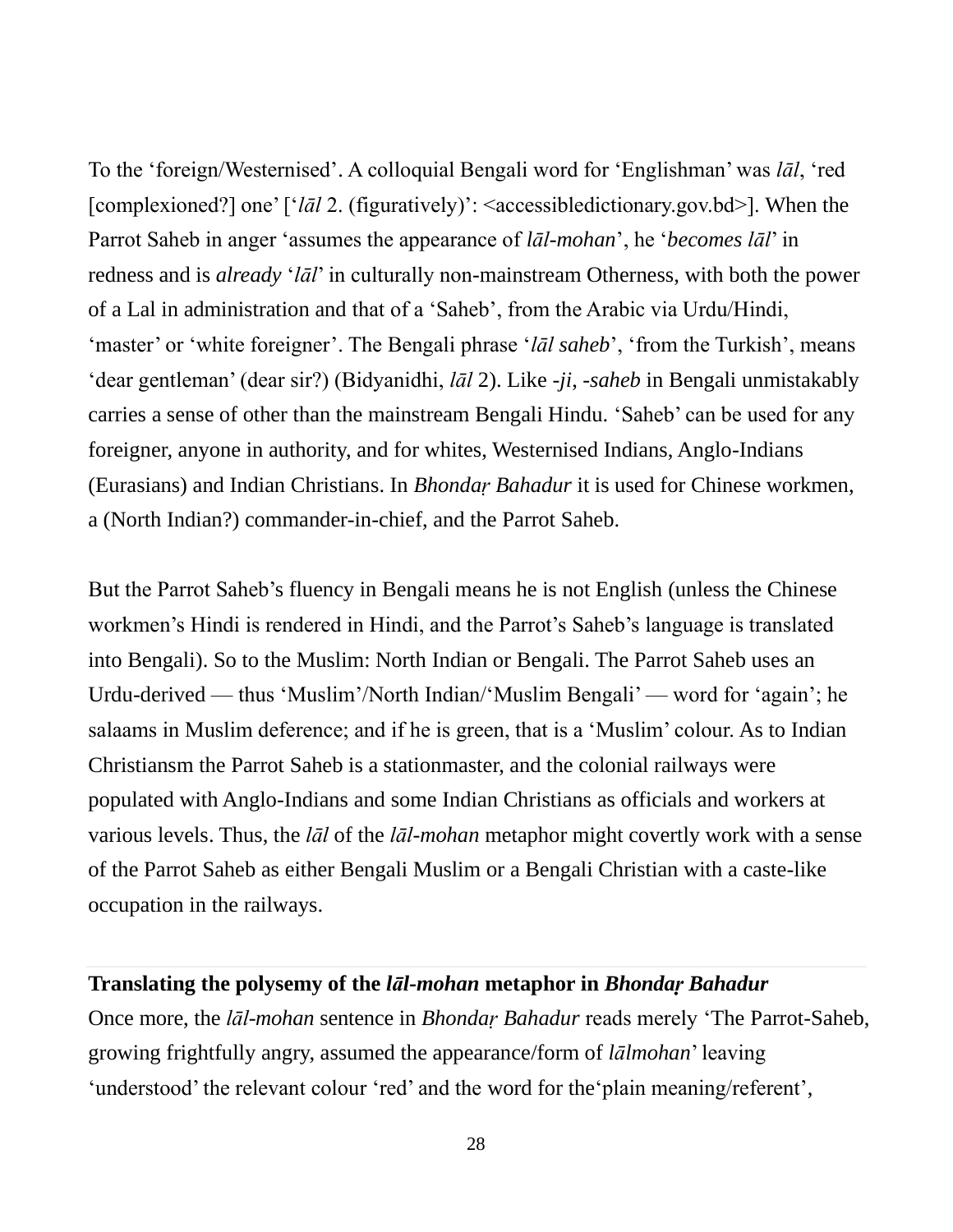'sweetmeat'(which appeared with *moti-chur*). A calquing translation of *lāl-mohan* (optionally hyphenated) would be 'of a/the "red entrancer/entrancing" being or object'.

Unless I have unconvincingly concocted all these sets of secondary parallel meanings and *dhwani* in the translator's equivalent of counting Lady Macbeth's children, then regardless of deliberate authorial *slesha*-play, the connotations of polysemous *lāl-mohan* go beyond a *clear* metaphor for reddening/darkening in anger. The playful sarcastic/ironic reverberations of *lāl-mohan* would also go largely unnoticed by *both* the pan-Indian and the foreign Anglophone reader. The choices that a translator needs to make are complicated, and the translator needs flexibility to stay as close as possible to the meanings of expressions in their original linguistic/cultural context, so as to convey something of what the source text does not directly say but which is 'understood' in part or whole by the readers of the original. Even more constraining than the juju of 'consistency' of practice is the fetish of narrowly interpreted 'fidelity to the letter of the source'. Hence, apart from the clear redness, how much unstated polysemous *dhwani* sarcasm was my otherwise largely literal translation to include or gesture at for the sake of 'fidelity' to what seemed to me to be the spirit of the text (risking aesthetic distortion of that text in a translator's 'overbidding' or 'over-egging'), and how? Unmarked multiple additional phrases (rather than the one or two elsewhere) spread through the sentence for readability seemed the best way.

Hence my: 'The Parrot-Saheb grew frightfully angry, and a dear, charming sight he made as he flushed with rage, and went as dark red as the "blushing-beloved, fascinating" *lal-mohan* sweetmeat.' And 'assumed the appearance/form, of' becomes 'sight'; 'angry' gets an additional 'rage'; red anger is underlined in 'flushed', 'dark red' and 'blushing'; *lāl*-dearness is the repeated 'dear' and ;beloved'; and -*mohan* and *lāl-mohan* are treated similarly and rendered 'charming' and 'fascinating'.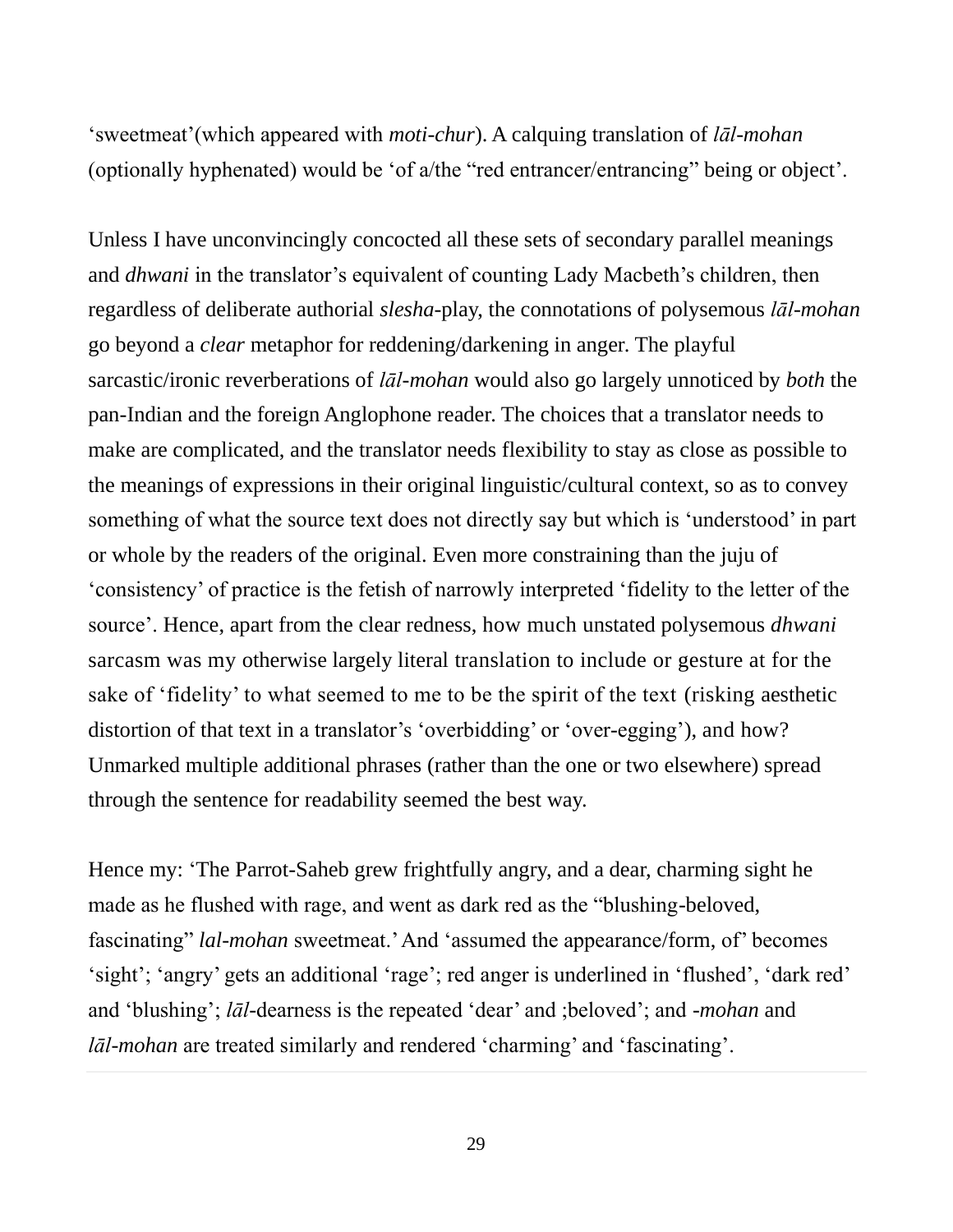This rendering names the colour, adds the understood 'sweetmeat', and on the principle of 'translation before transliteration except with proper names' provides my usual translation of sweetmeat names in longish phrases placed in inverted commas the first time to signal the poetic metaphors often involved. There seemed to be no one-to-one or shorter equivalents in English. Could these longish phrases —

'"pearl/pearlbead-powder" dainties', '"blushing-beloved, fascinating" sweetmeat' — not be relished as one does a bulky club sandwich, rather than spat out as tasteless or bad-tasting hard-to-swallow mouthfuls?

As I said, including the transliterated 'lal-mohan' in the main text, *against* the general rule for treating sweetmeats, was intended to provide semantic immediacy for non-Bengali pan-Indian Anglophone readers, who might not know the sweetmeat but would very probably recognise the personal name, Krishna's epithet. Rendering it 'Lal Mohan' would have entailed a footnote for a minor matter. Thus '*lal-mohan*' here received 'more important translation, then less important transliteration', hyphenation to signify nominal compound, and italics to signify loan-word status. The order of importance was the opposite with the phrase for the semi-personified Magic Staff in *Bhondaṛ Bahadur*, which had received 'transliteration sans italics but with initial capital letters, then translation' because it is used as a semantic equivalent of a 'personal name'.

Marvell condemned overbold translators who are 'Authors grown,/For ill Translators make the Book their own' with 'He is Translation's thief that addeth more,/As much as he that taketh from the Store/Of the first Author' ('To his worthy Friend Doctor Witty', 1651). But said Johnson on Pope's translation: 'but to have added can be no great crime, if nothing be taken away' (*Lives of the Most Eminent English Poets*, 1781). To 'It is a very pretty tale, Dr Sircar, but you must not call it Gaganendranath', I reply, 'I don't; I call it translation of his tale, attempting textual fidelity to overt meanings and covert connotations.' I now regret fearing readerly bewilderment and lacking sufficient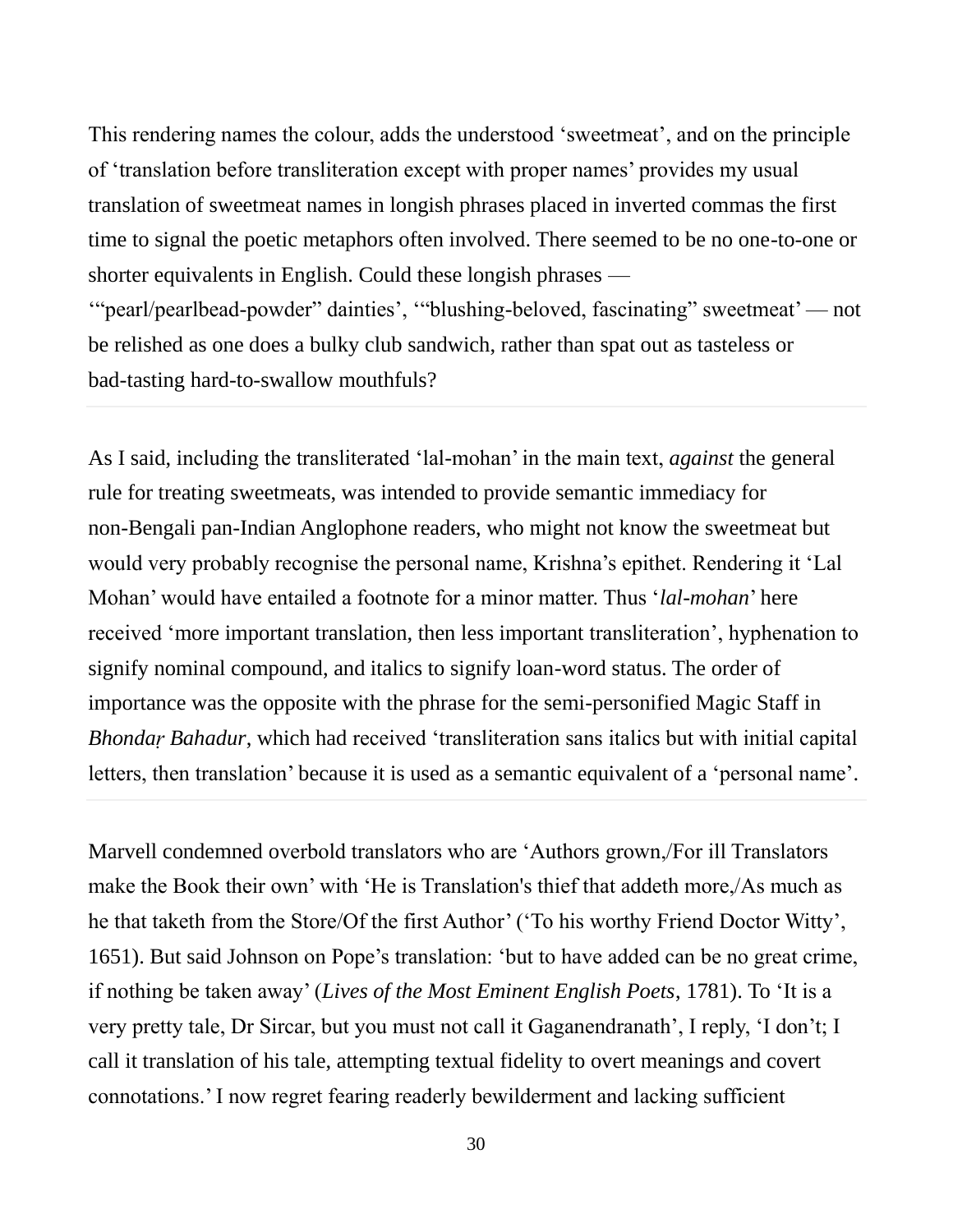ingenuity somehow to introduce 'rubicund', 'ruby-valuable', 'mouth-watering', 'child', 'dribbling/drivelling infantile idiot', the red parrot and Krishna's 'stormcloud-black' complexion as an angry 'black look' or 'darkened face', even if these verge on extraneous literary-critical interpretation, I analysed the Parrot's outsiderhood in my exegesis without the *dhwani*s of *lāl*.

Had I adapted the recent practice of the Clay Sanskrit Library<sup>25</sup> for *slesha*-punning (which include a *non-italic* slanted font and triple colon to separate alternatives) to *dhwani*-connotations, the Teutonic results would have been

The Parrot-Saheb, having grown frightfully angry, assumed the appearance/form of a "rubicund-red entrancer [sweetmeat] ∴ ruby-valuable entrancer [sweetmeat] ∴ dear entrancer [sweetmeat] ∴ infant-son [(sarc.) spoilt-child]-entrancer [sweetmeat]  $\therefore$  mouthwateringly-delectable entrancer [sweetmeat]  $\therefore$  [(sarc.) infantile drivelling idiot]  $\therefore$  red-parrot  $\therefore$  [(sarc.)divinely seductive child/lover, glowering dark-cloud complexioned, entrancing] Krishna" [a compound common noun which is also a personal name, the Urdu/Hindi resonances of the first part of which arguably carry a non-mainstream-Bengali feel].

These ugly and bewildering results would have needed a footnote/appendix at the length of the present note.

<sup>25</sup> For example as in Budhasvamin's *The Emperor of the Sorcerers Vol. 2*, trans. by James Mallinson, [New York:] New York U.P./JJC Foundation, 2005. 11 (Note on 'Wordplay'). Clever *slesha* interpretation could render or sweetmeat as one 'mouth-wateringly [i.e. greed-inducing]-entrancing-*to* a-darling-child' or even '*like*-a-darling-child'. Or on the model of such similar compound proper names as Mohini Mohan, '[Female] Entrancer's [Male] Entrancer', or Madan Mohan, 'Cupid's [Male] Entrancer' (Krishna), Lal Mohan could be wrenched into meaning '[Male] Beloved's [Male] Entrancer', and been linked to a claim for exclusively male-centred homoerotic nature of the narrative. The word *lāl-mohan* as a homonym for both parrot and sweetmeat could be the grounds for further play with sweetmeats, parrots and children with first, another link between 'parrot' and 'dear child' through another name for/variation of the pāntuā*/*lāl-mohan sweetmeat/s is the *totā-puli*, the 'parrot-roll', where Urdu/Hindi/Bengali *totā*, 'A parrot; — pet, darling (a term of endearment applied to children)' (Platts) might again refer to a red/red-faced parrot species; and second, with play with Urdu/Hindi *mithu*, Bengali *mithu* (a common nickname) as 'sweet' (cf. *methai*, 'sweetmeat', from Hindi/Urdu) *and* as 'A term of endearment for parrots and children; a parrot' (Platts).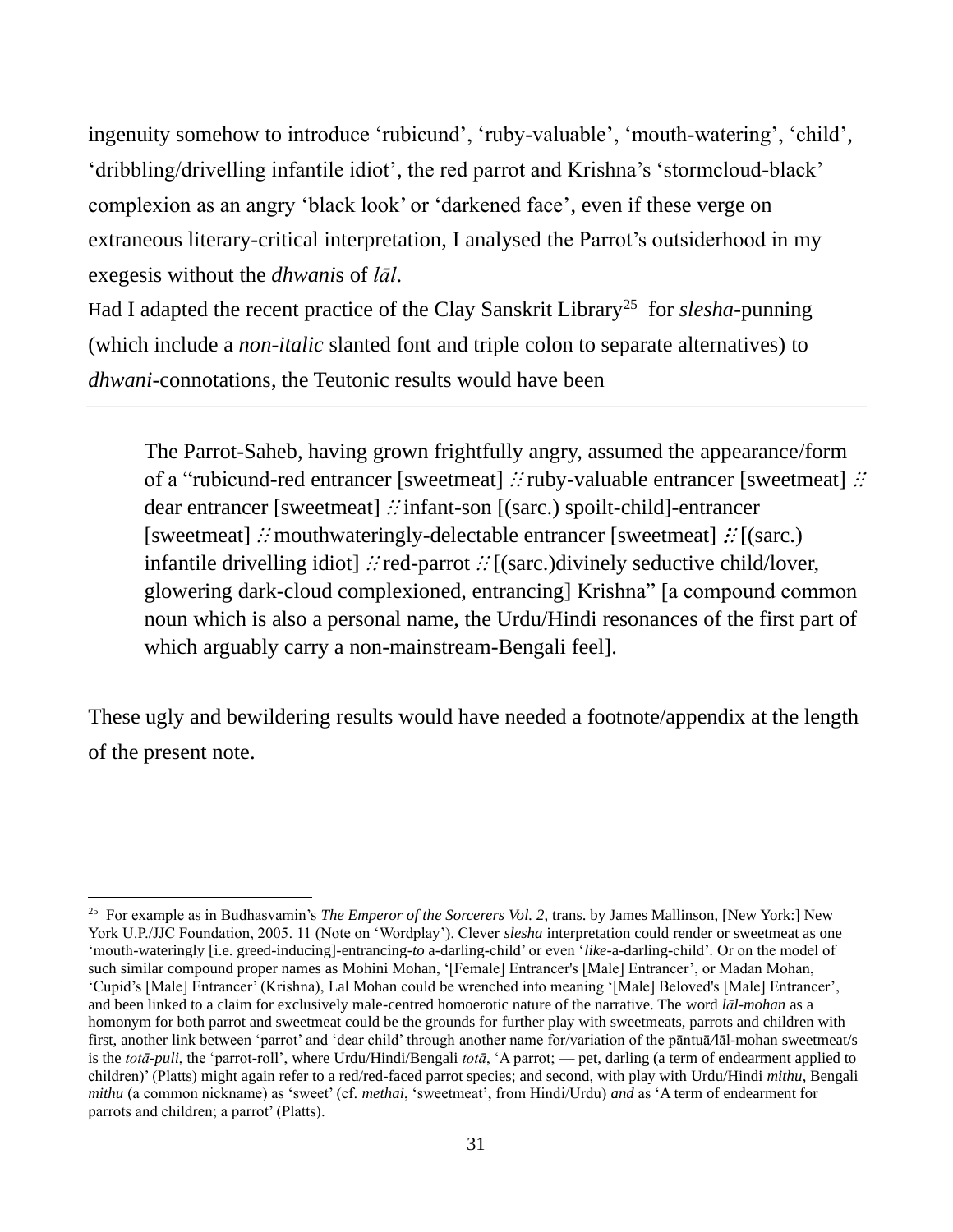I see translation as a craft, not an art; the source text as body, its translation as shadow; the author as superior to the translator; the original not to be 'improved' on by the translator playing at aesthetician or literary critic. I seek no degree of authorship for myself. Mine does not aim to be the sort of translation which seventeenth- and eighteenth-century France called *belles infidèles*, beautiful but unfaithful, in effect different new texts. In turning a 'dark word' relatively clear, a mild degree of infidelity to the letter at one point seemed the only viable option.

In aiming for 'approximate equivalence and inevitable inadequacy' in a translation, in selecting from among the rich choices held out by dictionary information which might be incomplete, etymologies which might be wrong, in risking incorrect conclusions and aesthetically unfortunate, stilted results, a translation cannot but turn an original into something else, an inevitable transformation of textual being even more clearly the case when the results add notes, background information, and analysis. As I see it, the matters with which I started this note boil down to two basic questions. First, 'In translating a work from one language, culture and period to another, attempting to remain simultaneously faithful to textual 'plain meaning' and to include some of what the culture/language leave unstated, *how much* leeway is allowed, particularly with culturally specific items alien to new and plural target audiences?' Second, '*How much* scholarship must a volume display to warrant a modicum of readerly trust that the translator has done their homework and pondered their decisions?'

Sanjay Sircar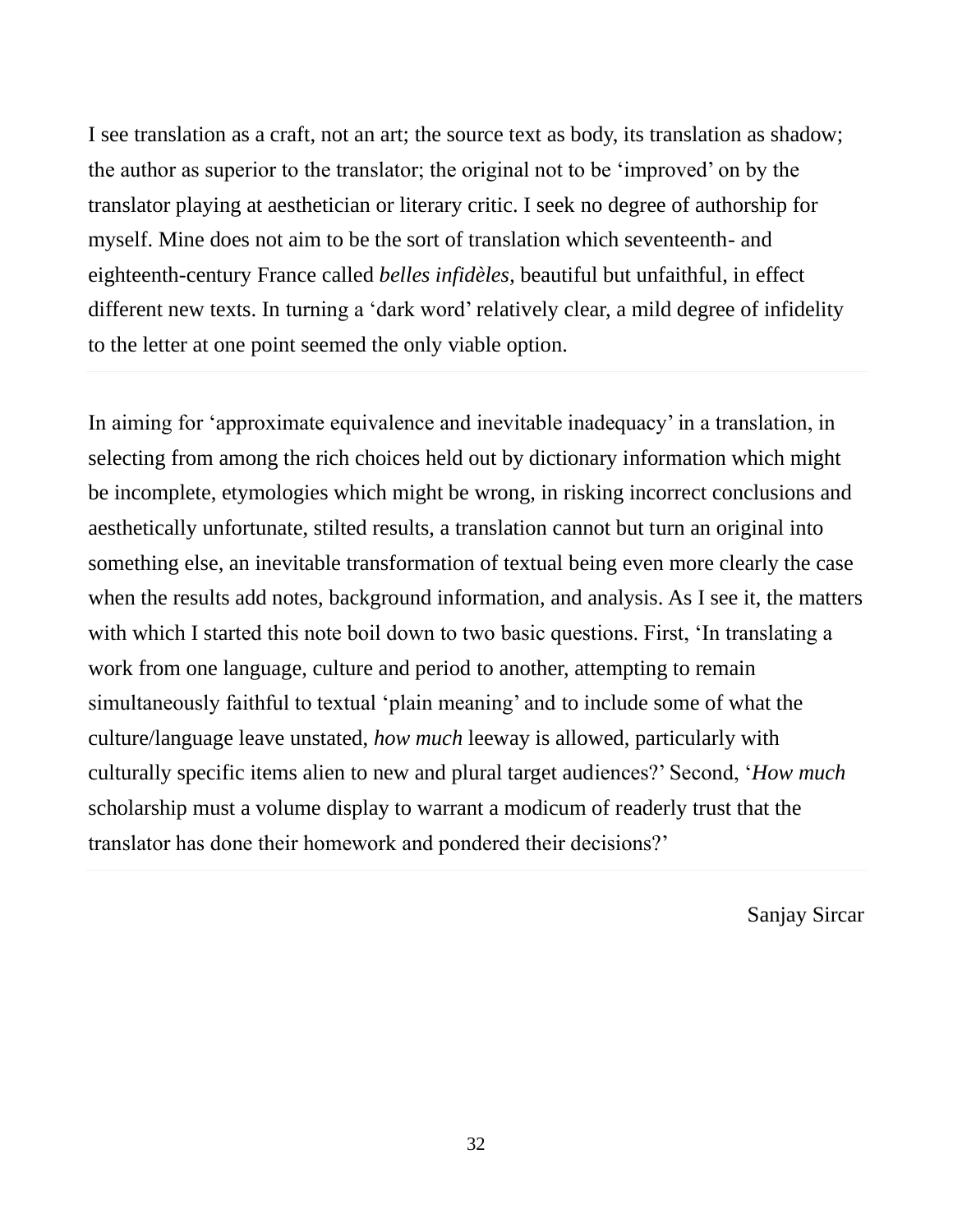#### **Relevant Reference Works**

*Sanskrit words* <https://sanskritdictionary.com/>, entries from Sir M. Monier-Williams, *A Sanskrit English Dictionary* (1851 and ff.). Vaman Shivram Apte, *The Student's English-Sanskrit Dictionary* (1884; 3rd Ed. 1920). Arthur Anthony Macdonell, *Practical Sanskrit Dictionary* (1893). DCS (Digital Corpus of Sanskrit), *Online Sanskrit Dictionary*. Vedabase (Bhaktivedanta Vedabase Online, from the Hare Krishna community).

#### *Hindi words*

John T. Platts. *A Dictionary of Urdu, classical Hindi, and English* (1884), London etc.: O.U.P. (1930), 1968 at <https://ia801608.us.archive.org/4/items/in.ernet.dli.2015.117359/2015.117359.A-Dictio nary-Of-Urdu-classical-Hindiand-English\_text.pdf>.

Syamasundara Dasa (Shyamsundar Das), *Hindi sabdasagara*, *arthāt, Hindi bhaṣhā ka ek brihat kosh* (1916-1928)], Kashi: Nagari Pracharini Sabha, 1965-1975 (new ed.) at < https://dsal.uchicago.edu/dictionaries/dasa-hindi/>.

'Lallu'.<https://www.urdupoint.com/dictionary/roman-urdu-to-english/lallu-roman-urdu -meaning-in-english/11538.html>.

David Gordon White (Sanskritist/Hindi scholar). Personal communication, Jan, 2021.

#### *Bengali words (select list only)*

William Carey, ed. *A Dictionary of the Bengalee Language: Vol. 1 Abridged from Dr. Carey's Quarto Dictionary*, Serampore: [Serampore Mission Press], 1827 (definition of *hīrā-man* sans etymology; full definition with etymology as quoted by Day in full edition, *Dictionary of the Bengalee Language*, Vol. II. Part III. *p*. 1537', 1825).

Jogeshchandra Ray Bidyanidhi, ed., *Bangala Bhashar Dvitiya Bhag: Bangalashabda-kosh (Pratham Khanda)* (1913) at <https://ia801601.us.archive.org/25/items/in.ernet.dli.2015.477655/2015.477655.Bangal a-Shabda.pdf>.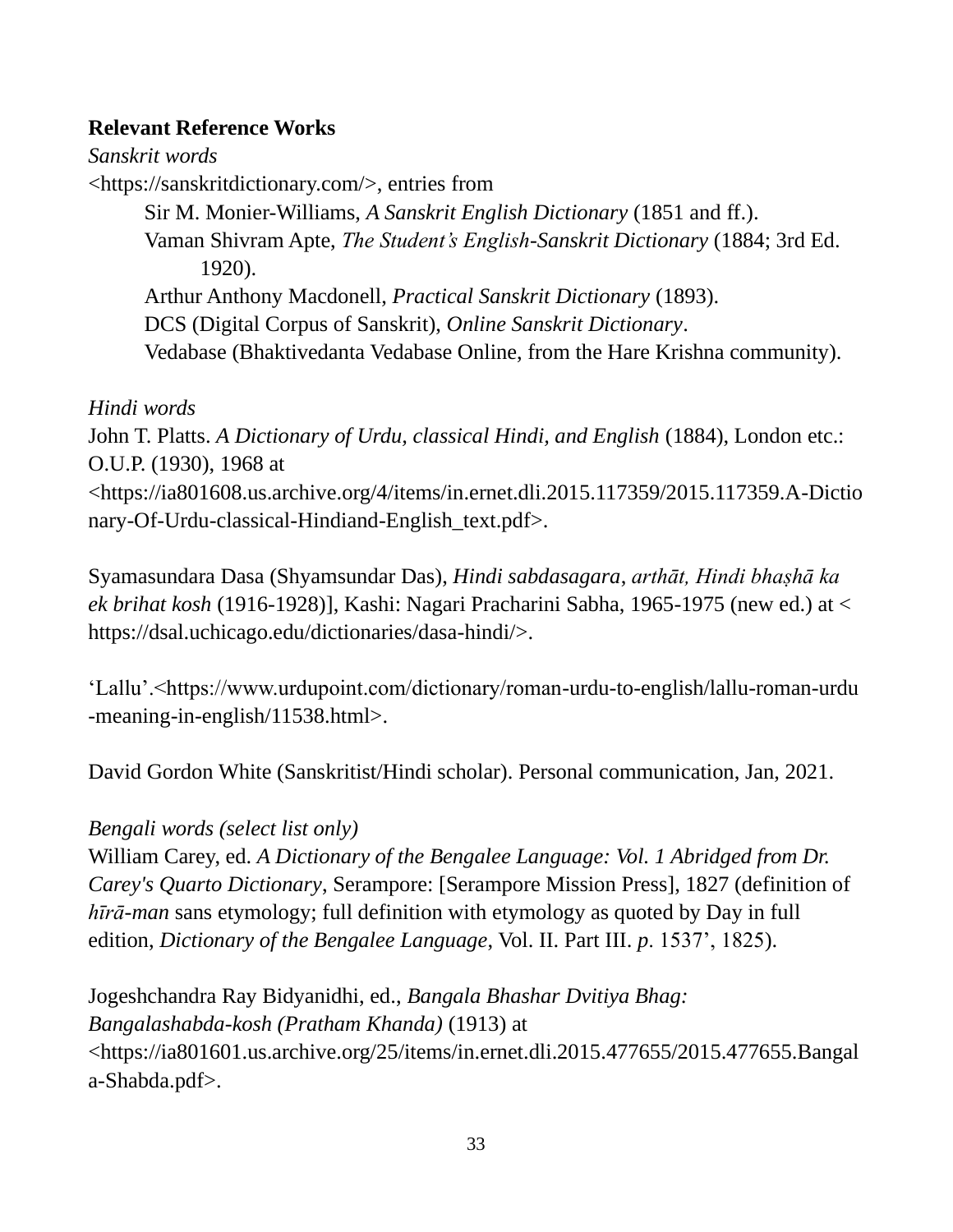Gyanendra Mohan (Jnanendranohan) Das, *Bangala Bhashar Abhidhana* (1916) at <https://ia801602.us.archive.org/5/items/in.ernet.dli.2015.290865/2015.290865.Bangala -Bhashar.pdf>.

Haricharan Bandyopadhyay *Bangiya Shabdakosh* (1933-1946), New Delhi: Sahitya Akademi, 2014, Vol. 1 at [<https://ia800700.us.archive.org/2/items/dli.bengal.10689.11414/10689.11414\\_text.p](https://ia800700.us.archive.org/2/items/dli.bengal.10689.11414/10689.11414_text.pdf%3E) df $>$ , Vol. 2 at [<https://archive.org/details/in.ernet.dli.2015.356016/page/n13/mode/2up>](https://archive.org/details/in.ernet.dli.2015.356016/page/n13/mode/2up).

Benimadhav Ganguli, *The Student's Dictionary of Bengali Words and Phrases (*c. 1934), Calcutta: Somadev Ganguli/N. M. Ganguli, 1941 (16<sup>th</sup> ed.).

Sailendra Biswas et al. *Sansad (Samsad) Bengali-English Dictionary* (1962), rev. & enl. Subhas Bhattacharya, 2004, at <https://dsal.uchicago.edu/dictionaries/biswas-bengali/>.

'Accessible Dictionary/Abhigamya Abhidhan' ('Bengali to Bengali' section), at <https://accessibledictionary.gov.bd/bengali-to-bengali/> (see all 3 entries for *lāl* and the separate entry for *lālmohan* as one word; and the "Bengali-to English' section at <https://accessibledictionary.gov.bd/bengali-to-english/>for lāl mohan as two words.)

'Online Bangla Dictionary', at <http://www.ovidhan.org/>.

'Bangla Dictionary' at <www.bangladict.com>.

'English & Bengali Online Dictionary & Grammar'('Bangla to English Translations' section), at <http://www.english-bangla.com/translations>.

*Other*

'The Literal-Nonliteral Distinction in Classical Indian Philosophy', in *Stanford Encyclopedia of* Philosophy, 2018 at <https://plato.stanford.edu/entries/literal-nonliteral-india/>

Day, Rev. Lal Behari (as Anon./'Mother Goose'), 'Folk-Tales of Bengal': The Story of a Hiraman', *Bengal Magazine*, Vol. 6, Feb. 1878, 295-302, at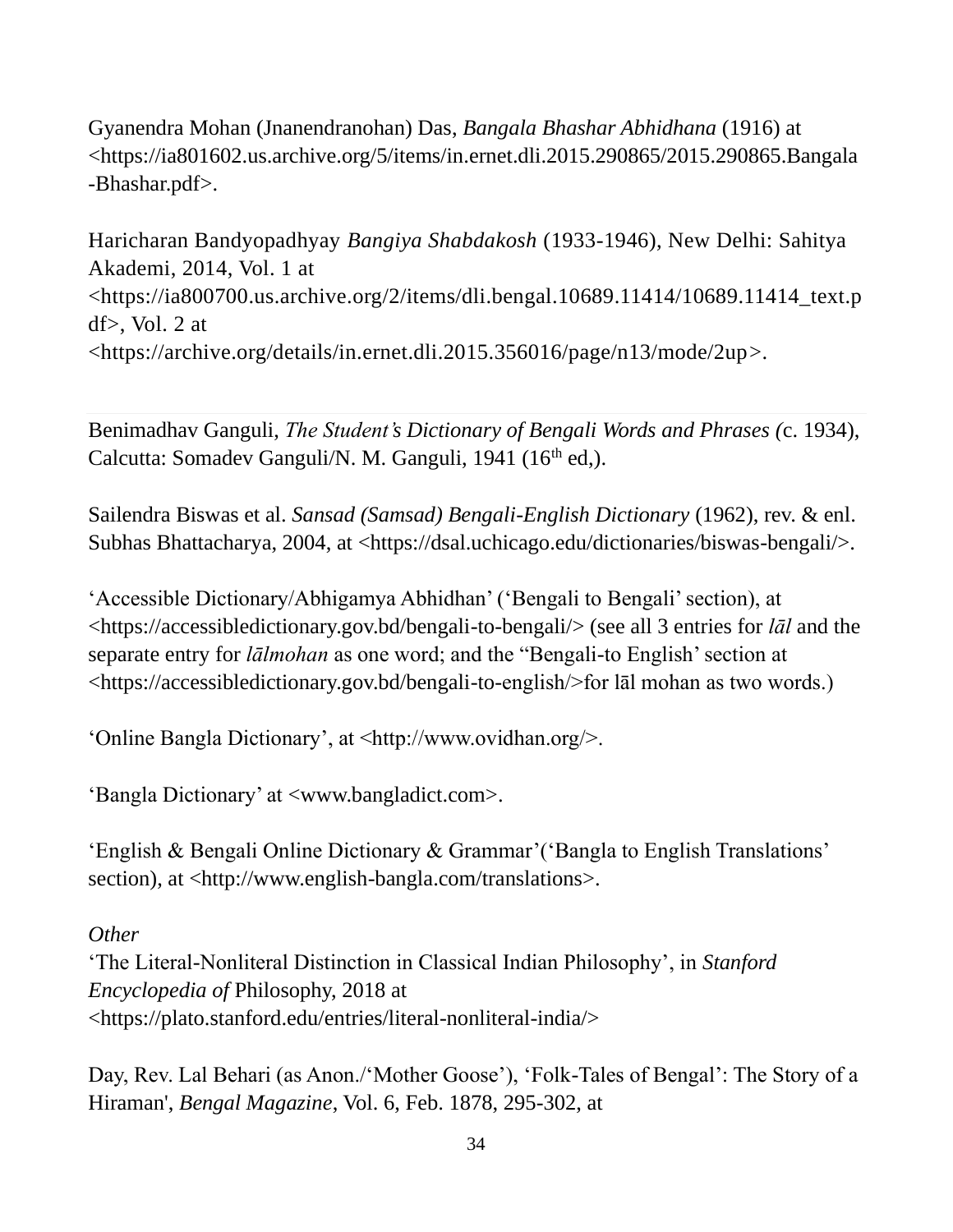[<https://ia800902.us.archive.org/6/items/in.ernet.dli.2015.22041/2015.22041.The-Benga](https://ia800902.us.archive.org/6/items/in.ernet.dli.2015.22041/2015.22041.The-Bengal-Magazine-Vol6_text.pdf) [l-Magazine-Vol6\\_text.pdf>](https://ia800902.us.archive.org/6/items/in.ernet.dli.2015.22041/2015.22041.The-Bengal-Magazine-Vol6_text.pdf)). Also in *Folk-Tales of Bengal* (1883), London: Macmillan, 1889. 209-219, with the same note and citation of Carey unabridged (1825).

Parameshprasanna Roy (Ray). '*Natai Brata: Dhanapati Saodagar*' '[The Ritual of [the divinity] Natai [Natai-chandi]: Dhanapati [the Wealthy] Merchant', in *Meyeli Brata o Katha* (*Feminine Ritual Worship and [its] Tales* ), Kalikata (Calcutta): Sri Gurudas Chattopadhyay, Bengal Medical Library, 1908 (at <https://ia801603.us.archive.org/16/items/in.ernet.dli.2015.291525/2015.291525.Meyeli -Brata.pdf>).

H. E. Stapleton. 'Contributions to the History and Ethnology of North-east India III: The Origin of the Catholic Christians of Eastern Bengal', *Journal and Proceedings of the Asiatic Society of Bengal*,Vol 18 (n.s.), 1922, 25-60.

Ralph Lilley Turner. *A Comparative Dictionary of the Indo-Aryan Languages*. London etc.: O.U.P, 1962-66, 1966-69; *Corrigenda*. London: SOAS 1985. at <https://dsalsrv04.uchicago.edu/cgi-bin/app/soas\_query.py?page=633.

T R S Iyengar. 'Names for boys of Lord Sri Mahavishnu' (second list, includes very useful consolidation of epithets for Krishna), at <https://web.archive.org/web/20190307103253/https://www.trsiyengar.com/4\_5.php >.

['100 unique baby boy names inspired by Lord Krishna'](https://parenting.firstcry.com/articles/100-unique-baby-boy-names-inspired-by-lord-krishna), at [<https://parenting.firstcry.com/articles/100-unique-baby-boy-names-inspired-by-lord-kri](https://parenting.firstcry.com/articles/100-unique-baby-boy-names-inspired-by-lord-krishna) [shna>](https://parenting.firstcry.com/articles/100-unique-baby-boy-names-inspired-by-lord-krishna).

'Mohanlal' <https://hamariweb.com/names/hindu/hindi/boy/mohanlal-meaning\_30418>

'Names of Lord Sri Krishna and their meanings - Aum Amen', at <aumamen.com › Hinduism > Topics>.

Patrick Hanks, ed. *Dictionary of American Family Names*. New York etc. O.U.P,: 2003 (as cited on [<https://www.ancestry.com/name-origin?surname=lal>](https://www.ancestry.com/name-origin?surname=lal) and <https://www.ancestry.com.au/name-origin?surname=mohan#:~:text=Indian%20(Panjab %20and%20southern%20states,from%20an%20ancestral%20personal%20name>).